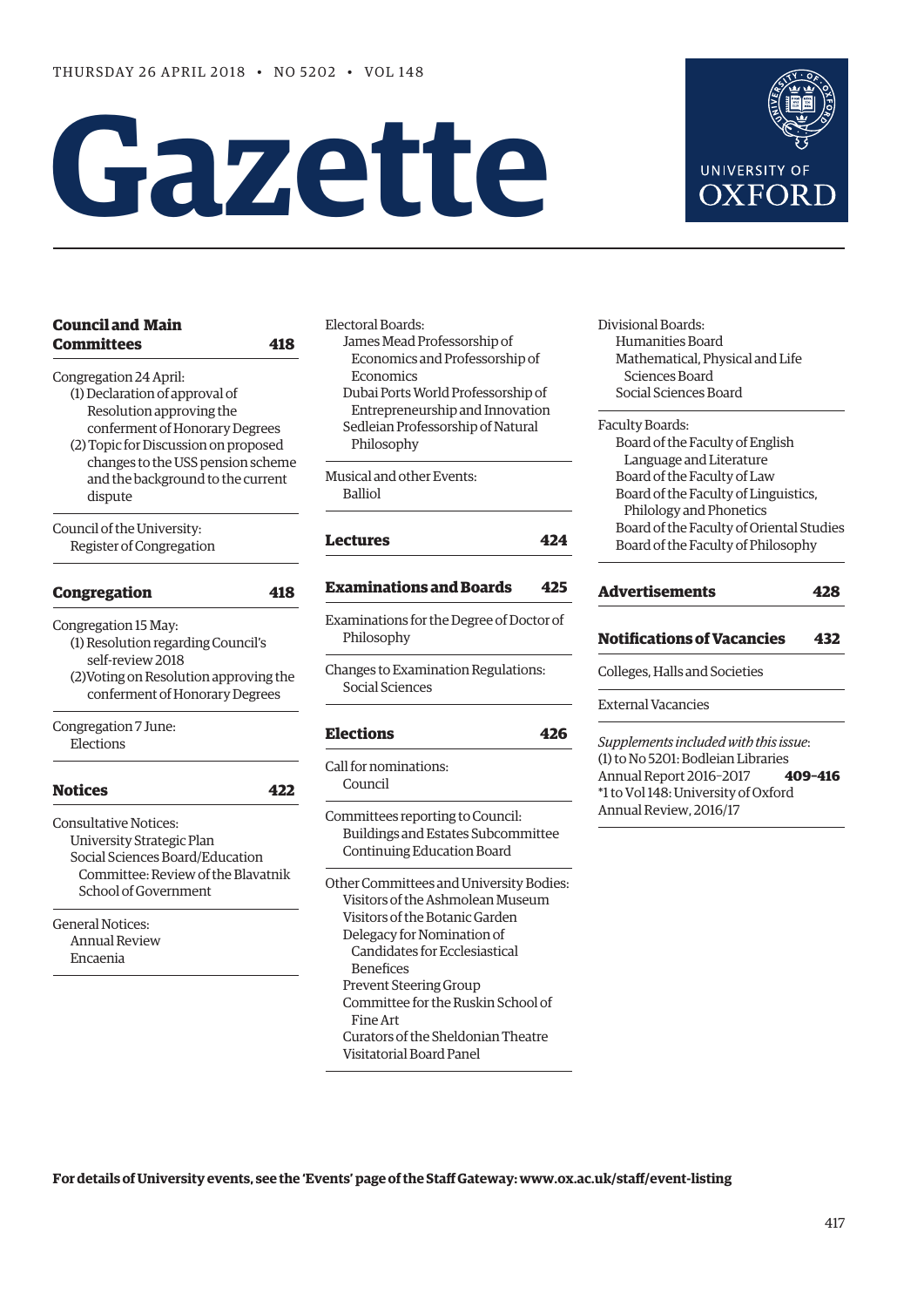# <span id="page-1-0"></span>Council and Main Committees

# Congregation

| Congregation |
|--------------|
|--------------|

24 April

**Congregation** 15 May

# **(1) Declaration of approval of Resolution approving the conferment of Honorary Degrees**

No notice of opposition having been given, the Vice-Chancellor declared the Resolution concerning the conferment of Honorary Degrees approved.

# **(2) Topic for Discussion on proposed changes to the USS pension scheme and the background to the current dispute**

A discussion on 'proposed changes to the USS pension scheme and the background to the current dispute' took place on 24 April.

A transcript<sup>1</sup> of the meeting will be published in a future *Gazette* and on the Congregation website.

1 The transcript may be edited for legal reasons.

#### **Council of the University**

# **Register of Congregation**

The Vice-Chancellor reports that the following names have been added to the Register of Congregation:

Kumbera Landrus, M, St Cross Lang, T J, Templeton Mortimer, D A B, St John's

#### **Divisional and Faculty Boards**

For changes in regulations for examinations see 'Examinations and Boards' below.

¶ Members of Congregation are reminded that any two members may, not later than **noon on 7 May**, give notice in writing to the Registrar that they intend to oppose or amend any of the resolutions below (see the note on the conduct of business in Congregation below). If no such notice has been given, and unless Council has declared otherwise or the meeting has been adjourned, the resolutions shall be declared carried and the meeting may be cancelled.

# **(1) Resolution regarding Council's selfreview 2018**

The following text has been received from the signatories to the resolution.

'1. We welcome Council's implementation of Congregation's March 6th vote on resolution 51 , and its decision in light of that meeting, to reverse its previous response, informing UUK of its reversal, along with Council's subsequent acceptance of resolution 5 as unopposed.

We note Council's response to the governance and decision-making concerns expressed in the document sent to all Congregation members on 6 March, at its subsequent meeting of 7 March. In light of Congregation's concerns, Council has made two recommendations: 1) to expand the Pensions Working Group to "include members of the USS scheme and younger members of the University who are particularly affected by the proposed changes," and 2) to "hold a discussion in Congregation on April 24". These suggestions were made at its regular March 14 meeting, sent to Congregation members by email, and were also published in the *Gazette* of March 22, with the proposed meeting or discussion now on the Congregation website.

2. We affirm the primacy of shared governance between Congregation and Council, noting that: "Council has stewardship, under Congregation, of the University's affairs and ensures that suitable processes are in place for the management

of the University's business," and, as the North report states: "Congregation is the supreme governing body of the University, consisting of all Oxford academic staff, and more senior academic related staff".

In the document explaining the rationale for resolutions 4 and 5 sent to Congregation members on 6 March, the resolutions' conveners underlined several issues that emphasised an increasing gulf that has grown between Congregation and Council, one that clearly led to the breakdown of governance and decision-making within Council's committee structure, and within Council itself. We believe that this lay behind Council's decision taken on pensions, and which necessitated an immediate and urgent intervention by Congregation<sup>2</sup>.

Congregation members have articulated these particular concerns over many years, most recently in the resignation document of Congregation-elected members afforced to the Prevent Steering Group, published in the Flysheet of the *Gazette* of 25 January 2018, which underlined a chronic breakdown of decision-making and delegation of powers, and a lack of accountability within the University administrative structure<sup>3</sup>.

3. Council has itself recognised these same challenges, most recently in its last self-review (Review of the effectiveness of Oxford University Council of December 2015. C(16)044 ), noting: "it is encouraging that there are a number of issues on which there appears to be widespread agreement about the need for change. But it is noteworthy that many of these are not new. Although some have been addressed in the past, change has not been sustained".

We note a number of findings are shared by many members of Congregation: "A number of people talked about the asymmetry (of knowledge) which exists between members of Council who are in the University administration and the elected members";

[of%20Council%20-%20paper%20and%20annexes.pdf](https://www.council.ox.ac.uk/system/files/%28C%2816%2904%29w%20Self-review%20of%20Council%20-%20paper%20and%20annexes.pdf)

<sup>1</sup> Resolution 5 instructing the University to change its response to the UUK consultation

<sup>2</sup> [https://docs.google.com/document/d/1PdGC7MNmx-htu](https://docs.google.com/document/d/1PdGC7MNmx-htucgnKY8kVpc8vRoBMM5jpLPh71h7B98/edit) cgnKY8kVpc8vRoBMM5jpLPh71h7B98/edit 3 [https://gazette.web.ox.ac.uk/sites/default/files/gazette/](https://gazette.web.ox.ac.uk/sites/default/files/gazette/documents/media/flysheet_25_january_2018.pdf) documents/media/flysheet\_25\_january\_2018.pdf 4 www.council.ox.ac.uk/system/ files/%28C%2816%2904%29w%20Self-review%20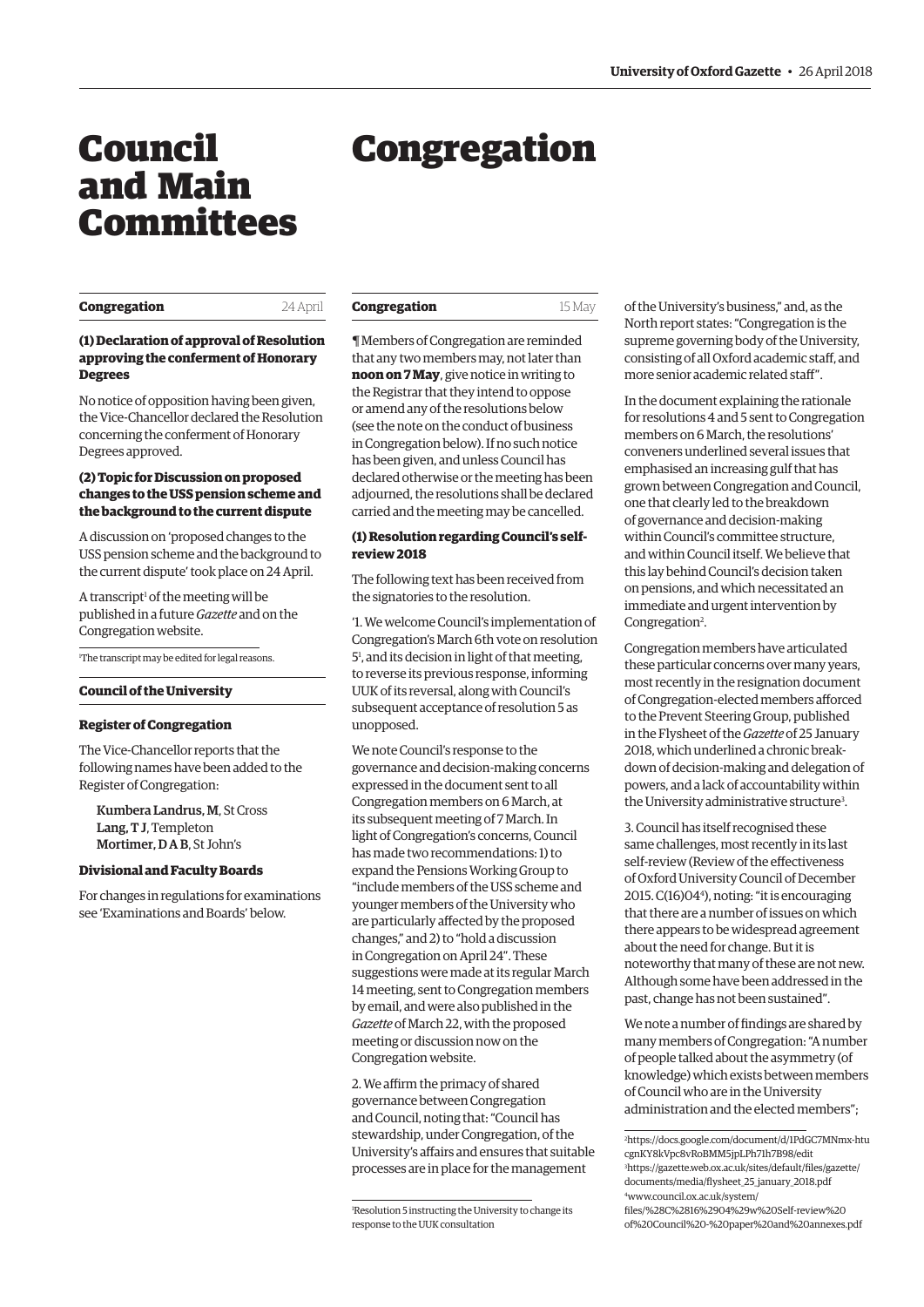and, "All too often, so-called 'strategic' issues come to Council 'wrapped in a ribbon'. They tend to be pre-cooked, having gone through several Committees on their way to Council. This means that some members may have seen the same paper half a dozen times, while others will never have seen it before. The resulting discussions are asymmetric and it is difficult to challenge the proposals. Council should be brought in at a much earlier stage in the process when there are genuine options on the table so that there can be real exploration of the issues" (p4); "there is a general feeling that Council does not debate issues in the way it should. As noted above, it comes to issues too late. And there is a cultural issue here. 'Oxford finds it difficult to take robust decisions'. Council is seen as 'debate averse'. Difficult, controversial issues are rarely addressed openly in that forum" (p6).

In spite of reforms introduced by Council in 2017 to address this specific problem (for instance by changing seating arrangements), the marked absence of governance was palpable on 6 March 2018, at the 8th week Congregation of Hilary term<sup>5</sup>.

Equally, we agree with the 2015 review that "external members rarely have direct experience of the higher education sector… and that they "would be more effective with a deeper understanding of how higher education worked"; along with the comment on how the processes and roles of elected members to Council remain obscure to them, as well as with concerns of how Committees functioned in relation to Council, with "caution and lack of clear accountability"; that Committee's limits of delegation were not reviewed; finally, how conflict of interest was both understood and practiced remained unclear (p5, 6, 7).

Some of the Perkins Review's key recommendations might be broadly

[www.council.ox.ac.uk/sites/default/files/15.02.16%20](https://www.council.ox.ac.uk/sites/default/files/15.02.16%20Council%20Web%20minutes_0.pdf) Council%20Web%20minutes\_0.pdf [www.council.ox.ac.uk/system/files/%28C%2816%29lxxx](http://www.council.ox.ac.uk/system/files/%28C%2816%29lxxx-lxxxviii%29_0.pdf)lxxxviii%29\_0.pdf

shared by Congregation members, as 3(c), to review the terms of reference across the key Council Committees "in a 'gathered field' against a common set of principles"; 3(e)(v) terms of reference for Nominations Committee, and how to "complement or broaden the diversity of the input" of External Members; 3(f) to seek measures to engage Congregation more effectively "early in discussion", rather than after decisions have been made (p1–2).

However, some of its assumptions will not be shared by the majority of Congregation members, in particular the review's misconception that Council is the governing body of the University: "it is unusual and, arguably, difficult for the Vice Chancellor both to run the University and to chair its governing body" (p6). Or that Congregation is the locus of the problem: "Relations with Congregation… Many people raised this saying that the Council cannot effect change without taking Congregation with it. Fear of Congregation's reaction to change has acted as a brake. Many people thought this could and should be mitigated by much more open dialogue both in writing and through discussions with Congregation, engaging people before views became entrenched"(p8).

4. In order to restore the balance of governance to academic hands, and the workings of Council and Congregation to their proper function; to restore a relationship of trust and accountability between them, better reflecting the spirit of the current statutes and regulations, and the aims and purposes of the University:

Congregation instructs five members of Congregation be elected at its 8th week Congregation on 12 June, to be afforced to serve on the next review, with candidates' nominations published in the *Gazette* of 5th week (issue of 24 May).

That this review is executed via the creation of a temporary working party under Statute VI, 24: "Council may set up such other standing or temporary committees as it may from time to time think fit."

That these elected members of Congregation be afforced to the review working party of Council in order to carry out, with Council, its regular self-review of both "operations and effectiveness", routinely scheduled for 2018, as specified under Regulation 12, Council Regulations 13 of 2002: "Council shall carry out a selfreview of its operations and effectiveness at least every three years".

That the working party be chaired by not more than three Council members, who remain guided by the criteria set out below.

5. That this working party, comprised of the afforced five elected Congregation members and three members of Council, will be informed and guided by the concerns expressed by Congregation on transparency, communication, and governance in the above referenced documents, by pertinent findings and recommendations established through the Council's 2015 Review, and with the support of the VC, the Registrar, Council members, Council committees, or any external member requested to join and/or facilitate their work.

6. The 2018 review working party will have access to all relevant documents and reports, and to the support and infrastructure that reflects Council's goodwill, and to receive proper remuneration for this task. The review is to be carried out over the summer of 2018; they will bring this review to Council, and to Congregation, in early MT 2018.

7. The five members of Congregation elected for this purpose are delegated to carry out Congregation's wishes and ensure the interests of essential if underrepresented constituencies of the University:

(1) A member of Congregation who will reflect the interests of those on **Collegeonly contracts**.

(2) A member of Congregation who will reflect the interests of those on **temporary contracts**.

(3) A member of Congregation who will reflect the interests of those on **parttime contracts**.

(4) A member of Congregation who will reflect the interests of members of the University who are directly affected by the University's decisions; **students and issue of student fees**.

<sup>5</sup> Council minutes of 15 February, 2016, (C (16) 04) "The papers coming to Council need to be shorter and to identify more clearly the key issues for Council… The routine attendance of officers at Council's meetings might be reduced, particularly if more matters were delegated to committees and their chairs"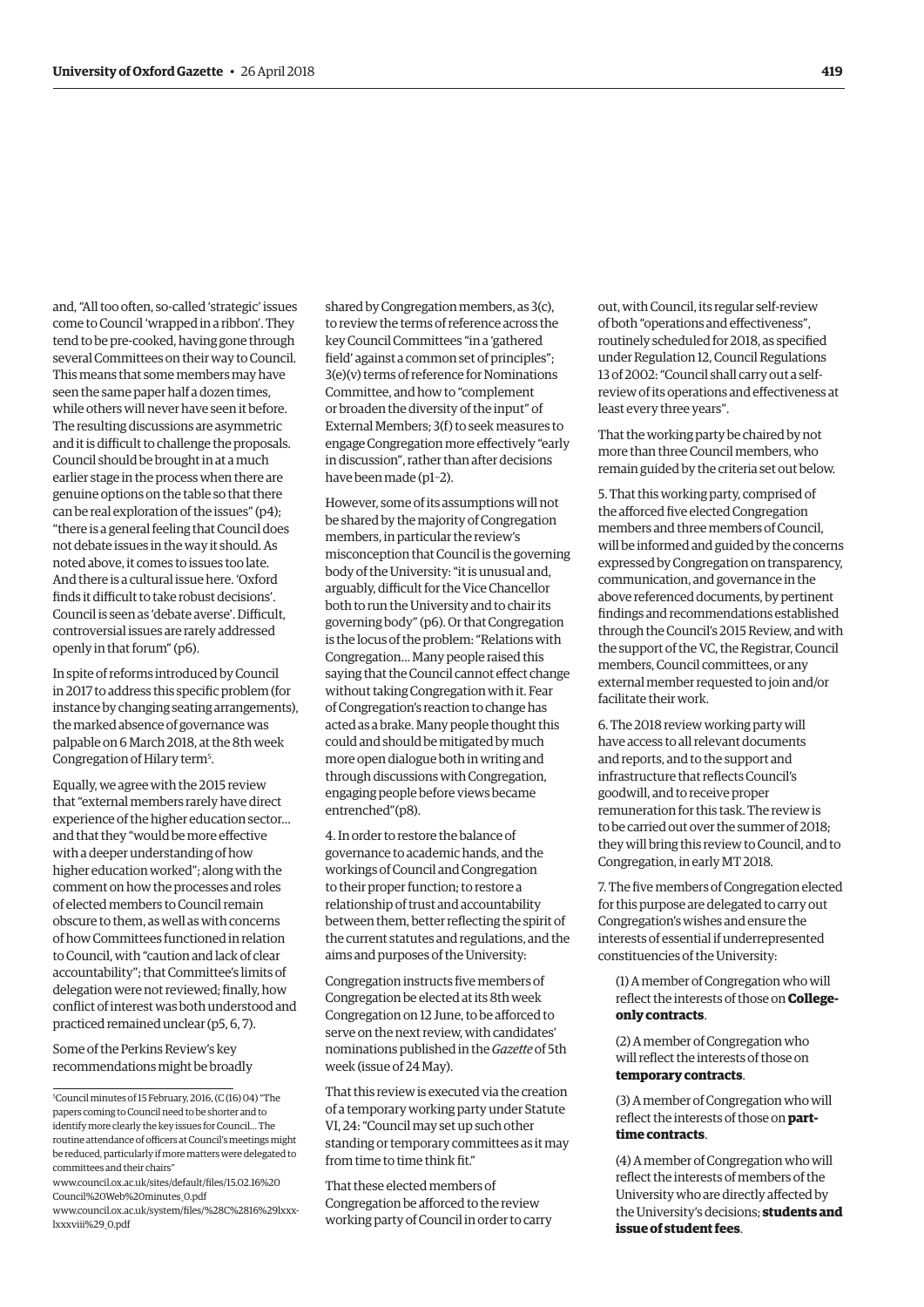(5) A member of Congregation who will reflect the interests of their university colleagues who are neither members of Congregation, nor the University, but are directly impacted by our decisions **nationally**.

8. The five members of Congregation will be elected through an open process which allows those respective constituencies within the University to discuss key concerns with Congregation members before the election, in the aim of supporting those who can best reflect their interests. Council is to facilitate this process through the resources of the Secretariat, to be completed by the meeting of Congregation of 8th week TT, 2018.

The elected members will possess a dual function. The first is to represent the interests of a particular constituency listed above during the review process, availing themselves of its support, experience, and expertise. The second is to represent the general interest of the University and its members overall, taking up Congregation's mandate, and reversing the recent drift to a managerial top-down culture, while strengthening Oxford's centuries-old tradition of self-governance.'

#### *Signatories*:

Karma Nabulsi, St Edmund Hall Kate Tunstall, Worcester Sudhir Hazareesingh, Balliol Steven Methven, Worcester Robert Gildea, Worcester Stuart White, Jesus Anna Lora-Wainwright, St Cross Henrike Laehnemann, St Edmund Hall Tom Kuhn, St Hugh's Bernard Sufrin, Worcester Katrin Kohl, Jesus Charles Louth, Queen's Philip Mountford, St Edmund Hall Mohamed-Salah Omri, St John's C W C Williams, St Edmund Hall Simon Park, St Anne's Jessica Goodman, St Catherine's Alain Viala, Lady Margaret Hall Patricia Daley, Jesus Caroline Warman, Jesus Jan Zielonka, St Anthony's Gordon Barrett, DPIR Patricia Thornton, Merton

#### *Council's response*

Council considered this resolution at its meeting on 23 April in the context of its own decision to conduct a self-review, a focus of which it is intended will be on the relationship between Council and Congregation. The paper considered and accepted by Council is set out below. Eleven members of Council are currently elected by Congregation and all members of Council are committed to effective engagement with all members of Congregation. Council believes that engagement should extend beyond the five categories listed in the resolution. For this and other reasons Council considers the resolution to be unacceptable to it and therefore a debate will be held at the meeting of Congregation on 15 May.

(C(18)37)

COUNCIL.

# **Council's self-review of effectiveness, 2018/19**

Ref COU/1

#### **(a) Summary**

At a recent meeting of Council (12/3/18) it was agreed that the effectiveness of Council (and in particular the relationship between Council and Congregation) should be a topic for consideration at the next away day in September.

Council is also required to undertake a selfreview of its operations and effectiveness at least every three years and to agree the procedure immediately prior to the review<sup>1</sup>. Council's last self-review took place in 2015 and the next review is currently scheduled to start in MT 18. It is proposed that the work of the self-review should commence sooner to inform the Council Away Day discussion and that it should include a focus on the relationship between Council and the wider University in general and Congregation in particular.

In order to make best use of the away day in September it is proposed that work on the

self-review commence over the summer vacation. It will be important to have input from all members of Council and to ensure that a process is adopted which enables members of Congregation, and in particular those in demographic groups who are not currently represented on Council and whose views are not therefore always sufficiently heard, to contribute to the review process.

#### **(b) Action required by Council**

Council is asked to:

i. **agree** to conduct a self-review exercise that includes a focus on the relationship between Council and the wider University, and in particular with Congregation;

ii. **agree** that the review take active steps to engage with members of Congregation by way of preparation for the Away Day, including gaining input from currently under-represented groups whose views can then be reflected back to Council; and

iii. **endorse** that a member or members of Council should lead and facilitate the review.

# **(c) Key issues**

# **1. Outcomes of Council's self-review of effectiveness held in 2015**

The report of the last self-review was presented in Council paper C(16)04<sup>2</sup>, an update on actions provided in C(16)101<sup>3</sup>, and recommendations relating to committees and decision making in C(16)1174 .

2 https://www.council.ox.ac.uk/system/ files/%28C%2816%2904%29w%20Self-review%20 [of%20Council%20-%20paper%20and%20annexes.pdf](https://www.council.ox.ac.uk/system/files/%28C%2816%2904%29w%20Self-review%20of%20Council%20-%20paper%20and%20annexes.pdf) 3 https://www.council.ox.ac.uk/system/ [files/%28C%2816%29101%29w%20Review%20of%20](= https://www.council.ox.ac.uk/system/files/%28C%2816%29101%29w%20Review%20of%20Committees%20-%20clean.pdf) Committees%20-%20clean.pdf 4 [https://www.council.ox.ac.uk/system/](https://www.council.ox.ac.uk/system/files/%28C%2816%29117w%29.pdf) files/%28C%2816%29117w%29.pdf

<sup>1</sup> Regulation 12 of Council Regulations 13 of 2002 [\(www.](http://www.admin.ox.ac.uk/statutes/regulations/1101-120.shtml) [admin.ox.ac.uk/statutes/regulations/1101-120.shtml\) an](http://www.admin.ox.ac.uk/statutes/regulations/1101-120.shtml)d Council's Standing Orders 2017/18 para 44.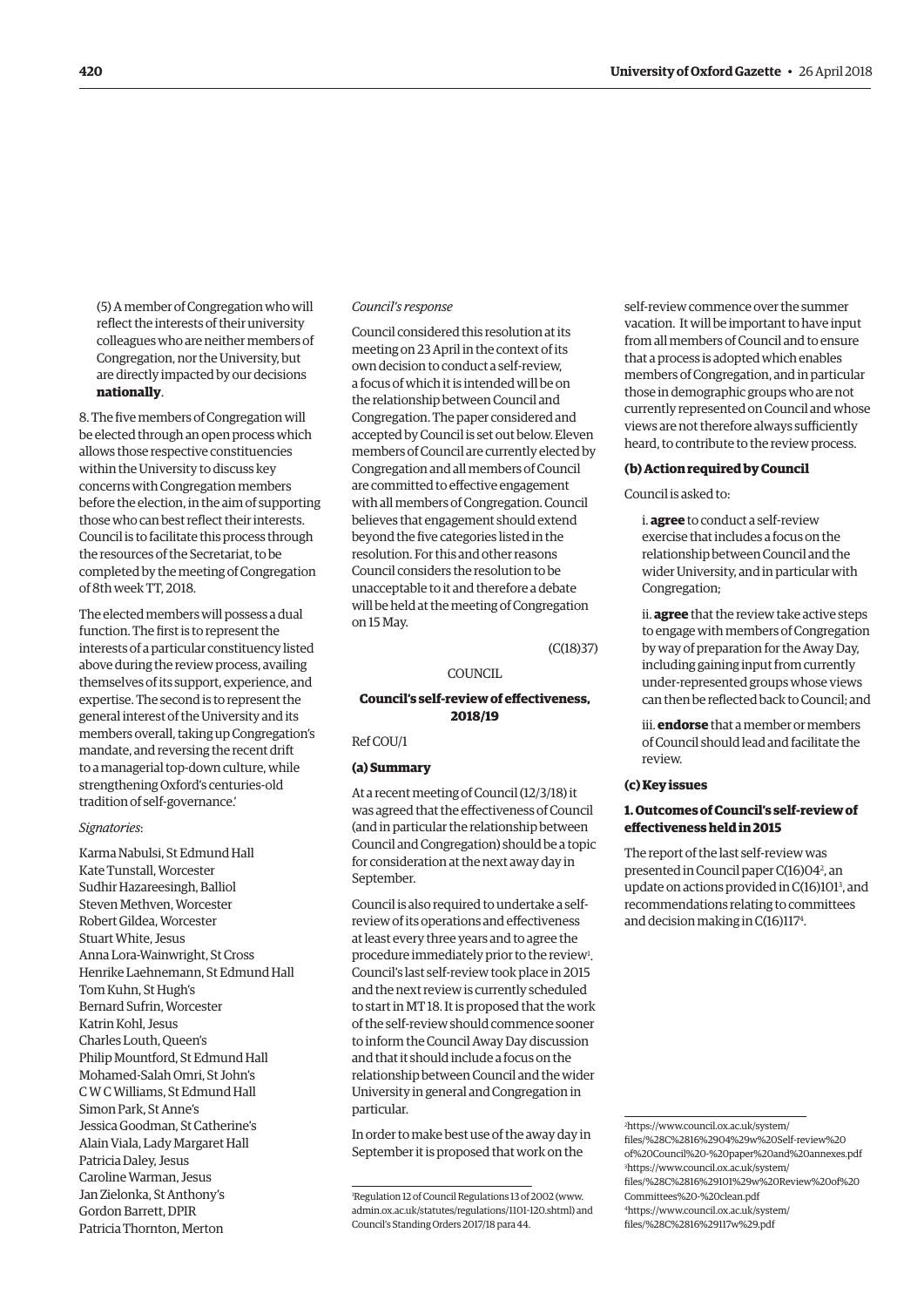| Recommendation of self-review 2015                                                                                                                                                                                                    | <b>Actions taken</b>                                                                                                                                                                                                                                                                                                                                                                                                                                                                                                                                                                                                                                                                                                                                                                                                                                                                                                                                                                                                                            |
|---------------------------------------------------------------------------------------------------------------------------------------------------------------------------------------------------------------------------------------|-------------------------------------------------------------------------------------------------------------------------------------------------------------------------------------------------------------------------------------------------------------------------------------------------------------------------------------------------------------------------------------------------------------------------------------------------------------------------------------------------------------------------------------------------------------------------------------------------------------------------------------------------------------------------------------------------------------------------------------------------------------------------------------------------------------------------------------------------------------------------------------------------------------------------------------------------------------------------------------------------------------------------------------------------|
| Structuring Council agendas so that there is<br>adequate time to discuss genuinely strategic<br>issues.                                                                                                                               | Strategic issues are put on the earlier part of the agenda. Divisional reports are now given<br>at meetings spread throughout the year. The greater delegation of operational matters<br>to Council's main committees and greater use of SharePoint for reports from those<br>committees (see also below) has also reduced pressure on Council's agenda.                                                                                                                                                                                                                                                                                                                                                                                                                                                                                                                                                                                                                                                                                        |
| Rethink the timing and content of the annual<br>Away Day.                                                                                                                                                                             | The last two Away Days were structured to allow discussion on strategically important<br>topics rather than to hear reports from the Divisions.                                                                                                                                                                                                                                                                                                                                                                                                                                                                                                                                                                                                                                                                                                                                                                                                                                                                                                 |
| Review the Committees supporting Council,<br>and their delegated authorities, including the<br>actions which their Chairs are empowered to<br>take; starting with the way in which existing<br>delegations are exercised in practice. | A review was conducted of the terms of reference of the Council's main committees in a<br>'gathered field' against a common set of principles in order to ensure that appropriate and<br>consistent levels of delegation are in place to committees, subcommittees and chairs of<br>these committees. The review reported in October 2016 and took effect on 1 January 2017.<br>This resulted in                                                                                                                                                                                                                                                                                                                                                                                                                                                                                                                                                                                                                                                |
|                                                                                                                                                                                                                                       | a reduction both in the number of committees and in the number reporting directly to<br>Council:<br>the introduction of a standard form of Standing Orders for Council's main committees,<br>providing in particular a clear statement of the actions delegated to their chairs;<br>revised general regulations for all committees and for all committees reporting directly<br>to Council or one of its main committees and revised regulations for each of Council's<br>main committees;<br>a revised template for Council papers to reduce the volume of detail provided direct<br>to Council, the background being made available through papers and minutes on<br>committee SharePoint sites; and<br>annual rather than more frequent summary reports to Council from its main<br>committees, regular reporting to be through Council members' access to the<br>SharePoint sites of the main committees, and the annual reports to focus on key issues<br>and to be in a form capable of publication to Congregation on Council's website. |
| Change the way papers are written and<br>presented, and discussions structured to<br>promote honest debate.                                                                                                                           | Papers are structured now to be shorter and to link to the papers that have been discussed<br>by other committees before the issue has come to Council.<br>Below the line papers are no longer circulated in paper form and have been moved to<br>SharePoint. A decision has also been made to move some of the longer supporting papers<br>on above the line items to SharePoint so that the volume of paper for each meeting has<br>been reduced substantially.                                                                                                                                                                                                                                                                                                                                                                                                                                                                                                                                                                               |
| Improve the dynamics of Council.                                                                                                                                                                                                      | The seating arrangements have been changed so that only Council members now sit<br>around the Council table.<br>Dinners for Council members after the meeting of Council are held at the Vice-<br>Chancellor's residence.                                                                                                                                                                                                                                                                                                                                                                                                                                                                                                                                                                                                                                                                                                                                                                                                                       |
| Promote the 'collective' nature of Council's<br>responsibilities over the 'hats' which individual<br>members wear.                                                                                                                    | Council members are reminded at the beginning of the year of their duties as Trustees<br>and their responsibility to the institution, rather than the community they may feel they<br>represent.                                                                                                                                                                                                                                                                                                                                                                                                                                                                                                                                                                                                                                                                                                                                                                                                                                                |
| Transforming the communications with the rest<br>of the University.                                                                                                                                                                   | Elected members of Council have agreed to be point of contact for Congregation members<br>with areas of responsibility for the committees on which they sit <sup>5</sup> .                                                                                                                                                                                                                                                                                                                                                                                                                                                                                                                                                                                                                                                                                                                                                                                                                                                                      |

5 [https://gazette.web.ox.ac.uk/sites/default/files/gazette/documents/media/15\\_march\\_2018\\_-\\_no\\_5199\\_redacted.pdf](https://gazette.web.ox.ac.uk/sites/default/files/gazette/documents/media/15_march_2018_-_no_5199_redacted.pdf) 

# **2. Proposed parameters for Council's self-review of effectiveness**

The parameters of the proposed review are as follows.

# *Ground to be covered*

The effectiveness of Council as currently constituted, including the following issues.

- The change in the University's demographic makeup in the last 15 or so years and how Council's structure might adapt to that?
- Is Council getting the balance right between its input to strategic and policy questions on the one hand and its fiduciary duties on the other?
- How might engagement with Congregation be improved?
- Is Council effectively briefed on the business its committees are considering?

#### *Method*

Those Council members leading the review are asked to provide an outline approach for discussion at the next Council meeting.

#### *Report*

A written report setting the findings would be presented to Council at its away day meeting on 21 September.

#### **(d) Further information**

Further information is available from the [Registrar \(tel: \(01865\) 270232, email: ewan.](mailto:ewan.mckendrick@admin.ox.ac.uk) mckendrick@admin.ox.ac.uk).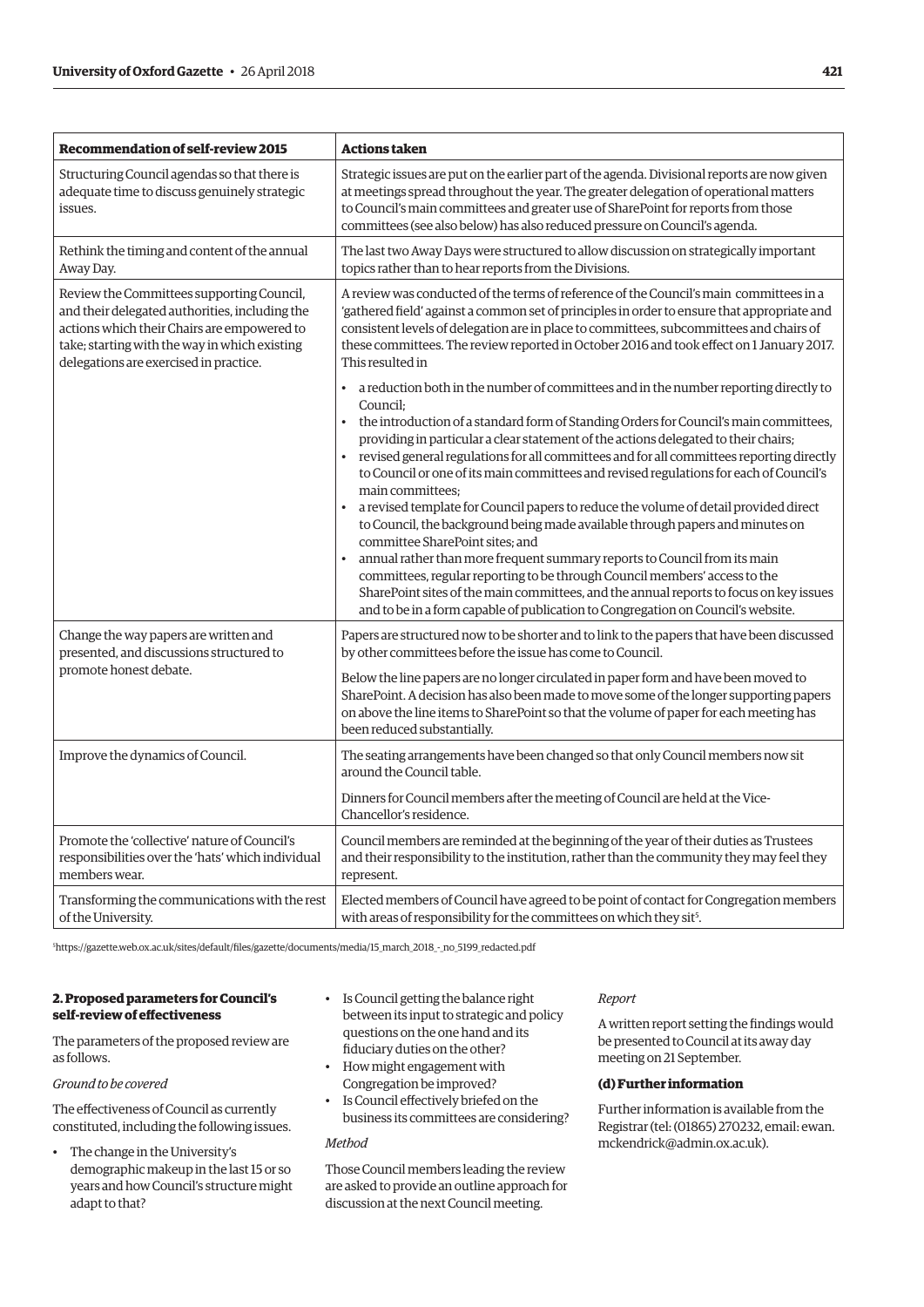# Notices

# <span id="page-5-0"></span>**(2) Voting on Resolution approving the conferment of Honorary Degrees**

(i) That the conferment of the Degree of Master of Arts, *honoris causa*, upon Neville Baker be approved.

(ii) That the conferment of the Degree of Master of Arts, *honoris causa*, upon David O'Connor be approved.

(iii) That the conferment of the Degree of Master of Arts, *honoris causa*, upon Walter Sawyer be approved.

Neville Baker retired from the post of Electronics Workshop Deputy Supervisor in September 2017 after nearly 45 years' service in the Department of Chemistry. An exceptional electronic engineer, he made a very real contribution to many scientific advances in the department through his talent and inventive approach to the design and fabrication of high-specification bespoke instrumentation.

David O'Connor retired in August 2017 after 47 years' service to the University. He arrived as a teenage technical apprentice, rising through the ranks to become Chief Technician in the University Laboratory of Physiology, and then Department of Physiology, Anatomy and Genetics. He served under three Waynflete Professors, two Dr Lee's Professors and seven heads of department. His technical leadership played a critical role in facilitating the teaching and research excellence that the University delivers in these disciplines.

Walter Sawyer retired in the summer of 2017 from the post of Superintendent of the University Parks after 26 years' service. Through his leadership, the Parks department developed into a service which landscapes and maintains not only the University Parks, but also the green spaces within the University's wider estate and within numerous colleges. He encouraged the use and enjoyment of the Parks by members of the University, charities and the general public, and was always willing to share his expertise and knowledge.

If the resolutions are approved, the degrees will be conferred at degree ceremonies this term.

# **Congregation** 7 June

#### **Elections**

**COUNCIL** 

COMMITTEES REPORTING TO COUNCIL Buildings and Estates Subcommittee Continuing Education Board

# OTHER COMMITTEES AND UNIVERSITY **BODIES**

- Visitors of the Ashmolean Museum Visitors of the Botanic Garden
- Delegacy for Nomination of Candidates for Ecclesiastical Benefices
- Prevent Steering Group

Committee for the Ruskin School of Fine Art

Curators of the Sheldonian Theatre Visitatorial Board Panel

#### DIVISIONAL BOARDS

Humanities Board Mathematical, Physical and Life Sciences Board

Social Sciences Board

# FACULTY BOARDS

- Board of the Faculty of English Language and Literature
- Board of the Faculty of Law
- Board of the Faculty of Linguistics,
- Philology and Phonetics

Board of the Faculty of Oriental Studies Board of the Faculty of Philosophy

Details are in the 'Elections' section below.

#### **Note on procedures in Congregation**

¶ Business in Congregation is conducted in accordance with Congregation Regulations 2 of 2002 [\(www.admin.ox.ac.uk/statutes/](http://www.admin.ox.ac.uk/statutes/regulations/529-122.shtml) [regulations/529-122.shtml\). A p](http://www.admin.ox.ac.uk/statutes/regulations/529-122.shtml)rintout of these regulations, or of any statute or other regulations, is available from the Council Secretariat on request. A member of Congregation seeking advice on questions relating to its procedures, other than elections, should contact Planning and Council Secretariat at the University Offices, Wellington Square (telephone: (2)70012; [email: congregation.meeting@admin.ox.ac.](mailto:congregation.meeting@admin.ox.ac.uk) uk); questions relating to elections should be directed to the Elections Officer, Ms S L S Mulvihill (telephone: (2)80463; email: [elections.office@admin.ox.ac.uk\).](mailto:elections.office@admin.ox.ac.uk)

#### **Consultative Notices**

# **Strategic Plan Consultation in Trinity term**

Members of the University are reminded that the consultation on the 2018 to 2023 Strategic Plan will continue throughout Trinity Term, and updates on progress will be posted to www.ox.ac.uk/staff/ [consultations/strategic-plan-consultation.](www.ox.ac.uk/staff/consultations/strategic-plan-consultation)

Included at the site are the responses to the first consultation, held in Hilary Term, which includes the views of the committees and boards of Council and Conference of Colleges, and a synopsis of individuals' submissions to the online consultation.

A draft of the new strategic plan will be uploaded onto the site later in Trinity Term to enable all members of the collegiate University to review the draft and provide feedback.

The site will be periodically updated with synopses of the discussions and presentations at the Open Meetings, and to reflect the views of the main committees of Council, and divisional boards as they consider the draft during Trinity Term.

Comments or input to the consultation should be submitted to strategic.plan@ admin.ox.ac.uk.

The timings and locations of the remaining open meetings are provided below, members are invited to register using the following link (www.ox.ac.uk/staff/news[listing/2018-02-26-strategic-plan-2018-23](http://www.ox.ac.uk/staff/news-listing/2018-02-26-strategic-plan-2018-23-open-meetings) open-meetings).

| Time                                                                                  | Focus                                                                              | Location                                                                                   |
|---------------------------------------------------------------------------------------|------------------------------------------------------------------------------------|--------------------------------------------------------------------------------------------|
| Thurs 26 Apr<br>4pm<br>(refreshments)<br>from 3.30 <sub>pm</sub><br>Week <sub>1</sub> | The Strategic<br>Plan with<br>a focus on<br>education                              | Richard<br>Doll Lecture<br>Theatre. Old<br>Road Campus                                     |
| Thurs 3 May<br>11am<br>(refreshments<br>from 10.30am)<br>Week 2                       | The Strategic<br>Plan with<br>a focus on<br>research and<br>widening<br>engagement | Goss Lecture<br>Theatre.<br>Medical<br>Sciences<br>Teaching<br>Centre. South<br>Parks Road |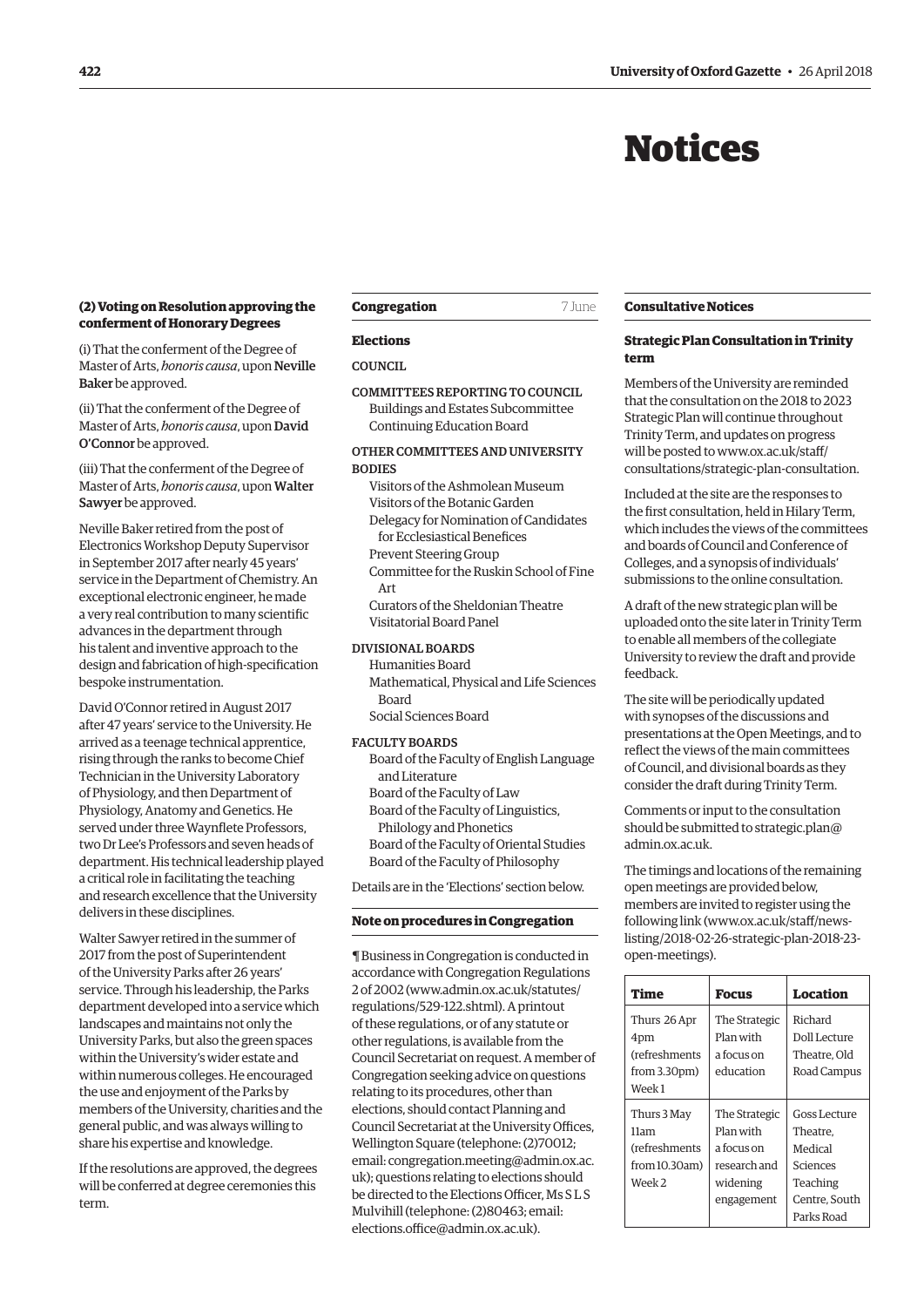# **Social Sciences Board/Education Committee**

# REVIEW OF THE BLAVATNIK SCHOOL OF GOVERNMENT

The Social Sciences Board and the Education Committee will jointly conduct a review of the Blavatnik School of Government as part of Council's programme of rolling reviews of faculties and departments. This review will take place on 3 and 4 December 2018.

The Review Committee would welcome written comments on matters falling within its terms of reference, given below. These should be sent to the Joint Secretary to the Review Committee, Catherine Paxton [\(catherine.paxton@socsci.ox.ac.uk\), by](mailto:catherine.paxton@socsci.ox.ac.uk) **5 October 2018**.

The review committee's terms of reference are:

1. To review the quality of academic activities in the school, by reference to:

- international standards of excellence
- planning statements at school and divisional level, and in the context of the University's mission statement and Strategic Plan.

In particular:

(a) the quality of the research of the school, including its participation in interdepartmental, interdivisional and interdisciplinary activities, its research profile and strategy, and future challenges and opportunities;

(b) the quality of graduate programmes and their delivery and related issues, including:

- access and admissions
- curriculum design and programme structure
- teaching, learning and assessment
- the relationship between teaching and research
- academic and pastoral support and guidance
- the provision and use of learning resources (including staff resources)
- specific arrangements for the pursuit of graduate studies (including research degrees and research training and provision for part-time study)
- relationships with colleges
- quality assurance mechanisms;

(c) the organisation of the school, its management structures and the relationship between the school and the division, including such matters as:

- strategic planning (including relationship to the divisional five-year plans and the University's Strategic Plan)
- academic and non-academic staff planning and recruitment
- student number planning
- terms of appointment for academic staff, including career development and equal opportunities issues
- accommodation and future space needs
- fundraising;

(d) the relationship (structural and operational) between units within the school, and between the school and cognate subject areas and colleges to which it is linked in teaching and research.

2. To consider the current and longterm financial position of, and funding arrangements for, the school, and its financial strategy.

# **General Notices**

# **Annual Review**

The University's Annual Review 2016/17 [is available at: www.ox.ac.uk/annual](http://www.ox.ac.uk/annual-review-2016-17)review-2016-17.

#### **Encaenia**

# TICKET REGISTRATION FOR ENCAENIA 2018

Online registration is now open for the Encaenia ceremony taking place in the Sheldonian Theatre on 20 June. Members of Congregation, staff, students and academic visitors are invited to apply for tickets online at [www.ox.ac.uk/encaenia. M](http://www.ox.ac.uk/encaenia)embers of Convocation: please email encaenia@ admin.ox.ac.uk to request a ticket. The website includes information on the registration process, guest tickets, timings of the day and the dress code. Invitations to the Encaenia Garden Party were sent electronically on 23 April to all those eligible to attend.

# LORD CREWE'S BENEFACTION

Heads of House, University Officers (as given in Statute IX), holders of the Oxford degrees of Doctor of Divinity, Civil Law, Medicine, Letters, Science and Music, and the honorands are invited to partake of Lord Crewe's Benefaction to the University on the morning of the ceremony and then

to walk in procession to the Sheldonian Theatre. Holders of the Oxford Higher Degrees (described above) who wish to participate are invited to contact the Events Office at [encaenia@admin.ox.ac.uk or](mailto:encaenia@admin.ox.ac.uk) on 01865 280524 for more information. All other guests, listed above, will be sent an invitation by the Events Office.

# **Electoral Boards**

# **Composition of Electoral Boards**

The composition of the electoral boards to the posts below, proceedings to fill which are currently in progress, is as follows:

*Appointed by*

# JAMES MEADE PROFESSORSHIP OF ECONOMICS AND PROFESSORSHIP OF **ECONOMICS**

| Master of St Catherine's<br>(in the chair) | Vice-Chancellor <sup>1</sup> |
|--------------------------------------------|------------------------------|
| Warden of Nuffield                         | ex officio                   |
| Professor S Whatmore                       | Social Sciences<br>Division  |
| Professor P Neary                          | Department of<br>Economics   |
| <b>Professor N Rose</b>                    | Department of<br>Economics   |
| <b>Professor M Stevens</b>                 | Department of<br>Economics   |
| Professor R Blundell                       | Council                      |
| Professor I Crawford                       | Council                      |
| Professor P Klemperer                      | Nuffield                     |
|                                            |                              |

# DUBAI PORTS WORLD PROFESSORSHIP OF ENTREPRENEURSHIP AND INNOVATION

|                         | Appointed by                 |
|-------------------------|------------------------------|
| Martin Williams, PVC    | Vice-Chancellor <sup>1</sup> |
| (in the chair)          |                              |
| Denise Lievesley,       | ex officio                   |
| Principal of Green      |                              |
| Templeton               |                              |
| Professor Sue Dopson    | Green Templeton              |
| Professor Toby Stuart,  | Council                      |
| Berkeley Haas School    |                              |
| of Business             |                              |
| Professor Fiona Murray, | Council                      |
| MIT Sloan School of     |                              |
| Management              |                              |
| Professor Sarah         | Social Sciences              |
| Whatmore                | Division                     |
| Professor Peter Tufano  | Saïd Business                |
|                         | School                       |
| Professor Thomas        | Saïd Business                |
| Hellmann                | School                       |
| Professor Alex Nicholls | Saïd Business                |
|                         | School                       |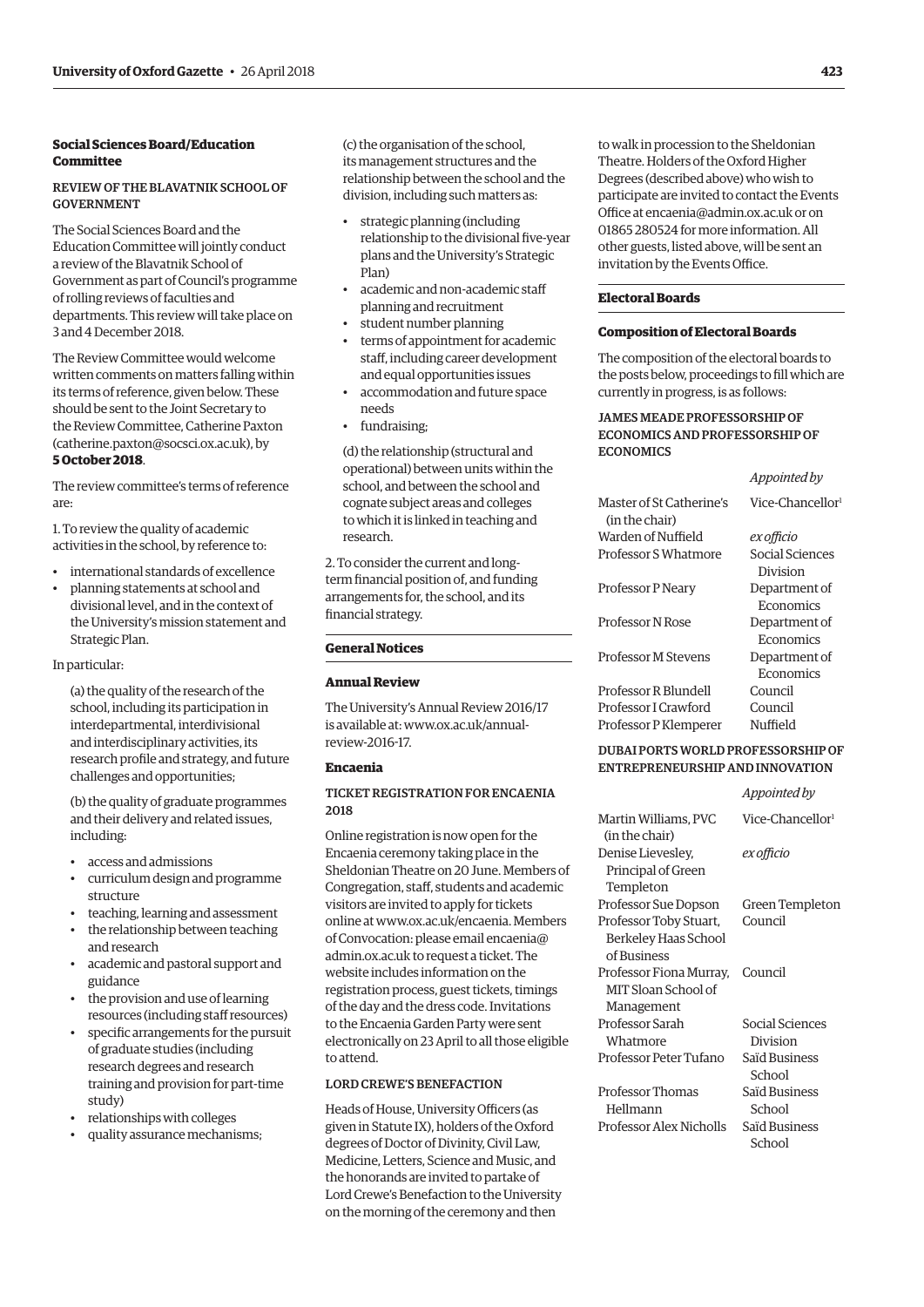# Lectures

# <span id="page-7-0"></span>SEDLEIAN PROFESSORSHIP OF NATURAL PHILOSOPHY

*Appointed by*

|                        | <i>Appointed by</i>          |
|------------------------|------------------------------|
| Professor A Trefethen  | Vice-Chancellor <sup>1</sup> |
| (in the chair)         |                              |
| Provost of Queen's     | ex officio                   |
| Professor A Noble      | <b>MPLS Division</b>         |
| Professor R Caflisch   | Mathematical                 |
|                        | Institute                    |
| Professor J Chapman    | Mathematical                 |
|                        | Institute                    |
| Professor M Giles      | Mathematical                 |
|                        | Institute                    |
| Professor G-Q Chen     | Council                      |
| Professor A Quarteroni | Council                      |
| Professor Y Capdeboscq | Oueen's                      |
| .                      | $\sim$ $\sim$ $\sim$         |

1 Appointed by the Vice-Chancellor under the provisions of Statute IX, Sect 10 and 11.

#### **Musical and other Events**

#### **Balliol**

# MUSICAL SOCIETY CONCERTS

The following concerts will take place in the Hall at 8.30pm on Sundays unless otherwise noted. Free; all welcome. More information: [http://users.ox.ac.uk/~ballmsoc.](http://users.ox.ac.uk/~ballmsoc)

*29 Apr*: Sophie Rosa, violin, Sholto Kynoch, piano: Debussy, Kreisler, Chaminade, Brahms

*13 May*: Members' Concert: works by Balliol members and friends

*20 May*: Endellion Quartet: Brahms, Tippett, Schubert

*27 May*: Sam Haywood, piano: Chopin, Schubert, Mozart, Alkan, Haywood

## **Humanities**

#### **Faculty of History**

#### **DACRE LECTURE**

Professor Tim Blanning, Cambridge, will deliver the 2018 Dacre Lecture at 5pm on 4 May at Corpus Christi.

*Subject*: 'The sufferings and greatness of Saxony-Poland 1648–1763'

#### **Mathematical, Physical and Life Sciences**

# **Department of Physics**

# THEORETICAL PARTICLE PHYSICS SEMINARS

The following seminars will be given at 4.15pm on Mondays and Thursdays in the Seminar Room, Beecroft Building, Department of Physics. Convener: Professor Subir Sarkar

Dr Lorenzo Tancredi, CERN *7 May*: 'A journey from multi-loop scattering amplitudes to high-precision LHC phenomenology'

Dr Jonas Lindert, IPPP Durham *10 May*: 'From Higgs physics to dark matter searches: the quest for precision at the LHC'

Dr Elisabetta Furlan, ETH Zurich *14 May*: 'Challenges and opportunities at hadron colliders: an exciting era in fundamental particle physics'

Professor Maxim Pospelov, Perimeter Institute Waterloo *17 May*: 'The infrared frontier of

fundamental physics'

Dr Jure Zupan, Cincinnati *21 May*: 'Taming dark matter interactions with matter'

Dr Ian Low, Northwestern *24 May*: 'Nambu-Goldstone bosons: from composite Higgs to scattering amplitudes'

Dr Fabrizio Caola, IPPP Durham *28 May*: 'Precision as a path to discovery' Dr Matthew McCullough, CERN *31 May*: 'Beyond the Standard Model: theories and signatures in an experimental era'

#### **Colleges, Halls and Societies**

#### **Nuffield**

## NETWORKS SEMINAR

The Networks Seminar convenes at 5pm on Tuesdays of even weeks each term in the Butler Room. Individuals from all disciplines welcome. Those interested in presenting research should send an expression of intere[st to: cohen.simpson@](mailto:cohen.simpson@oii.ox.ac.uk) oii.ox.ac.uk o[r laurin.weissinger@nuffield.](mailto:laurin.weissinger@nuffield.ox.ac.uk) ox.ac.uk[. More information: www.nuffield.](www.nuffield.ox.ac.uk/news-events/events-and-seminars/?category=1642) ox.ac.uk/news-events/events-andseminars/?category=1642.

# **St Benet's Hall**

# WILLIAM E SIMON FOUNDATION LECTURE

Professor David Tracy, Chicago, will deliver the 2018 William E Simon Foundation Lecture at 5pm on 10 May in the Sir Michael Dummett Lecture Theatre, Christ Church. [More information and to register: events@](mailto:events@stb.ox.ac.uk) stb.ox.ac.uk.

*Subject*: 'From a metaphysics of the Infinite to the infinitely loving Trinity'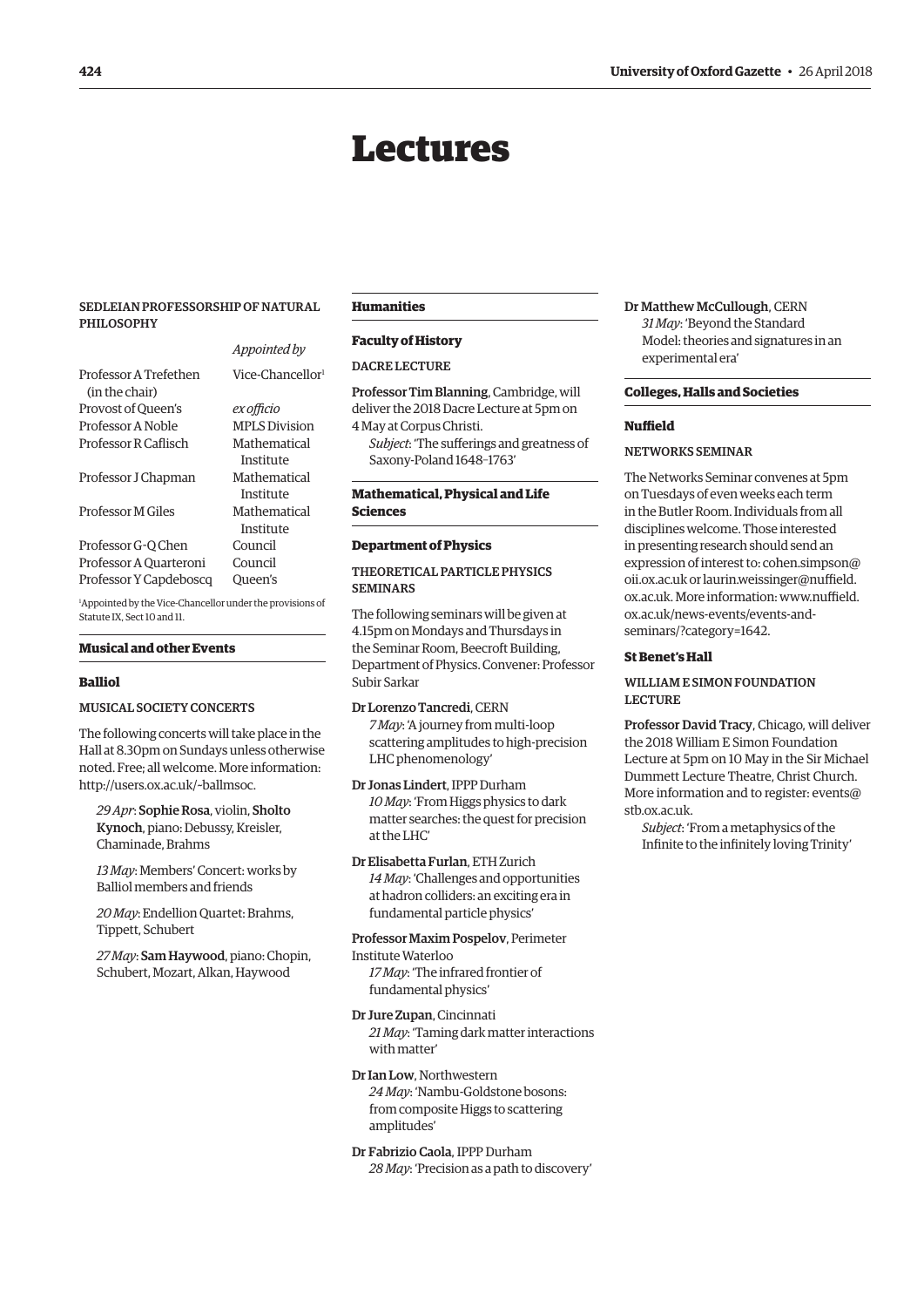# <span id="page-8-0"></span>Examinations and Boards

**Examinations for the Degree of Doctor of Philosophy**

*This content has been removed as it contains personal information protected under the Data Protection Act.*

#### **Changes to Examination Regulations**

For the complete text of each regulation listed below and a listing of all changes to regulations for this year to date, please see [https://gazette.web.ox.ac.uk/examination](https://gazette.web.ox.ac.uk/examination-regulations-0)regulations.

# **Social Sciences**

GENERAL REGULATIONS FOR THE DEGREE OF MSC BY COURSEWORK MSC IN SOCIAL DATA SCIENCE introduction of new programme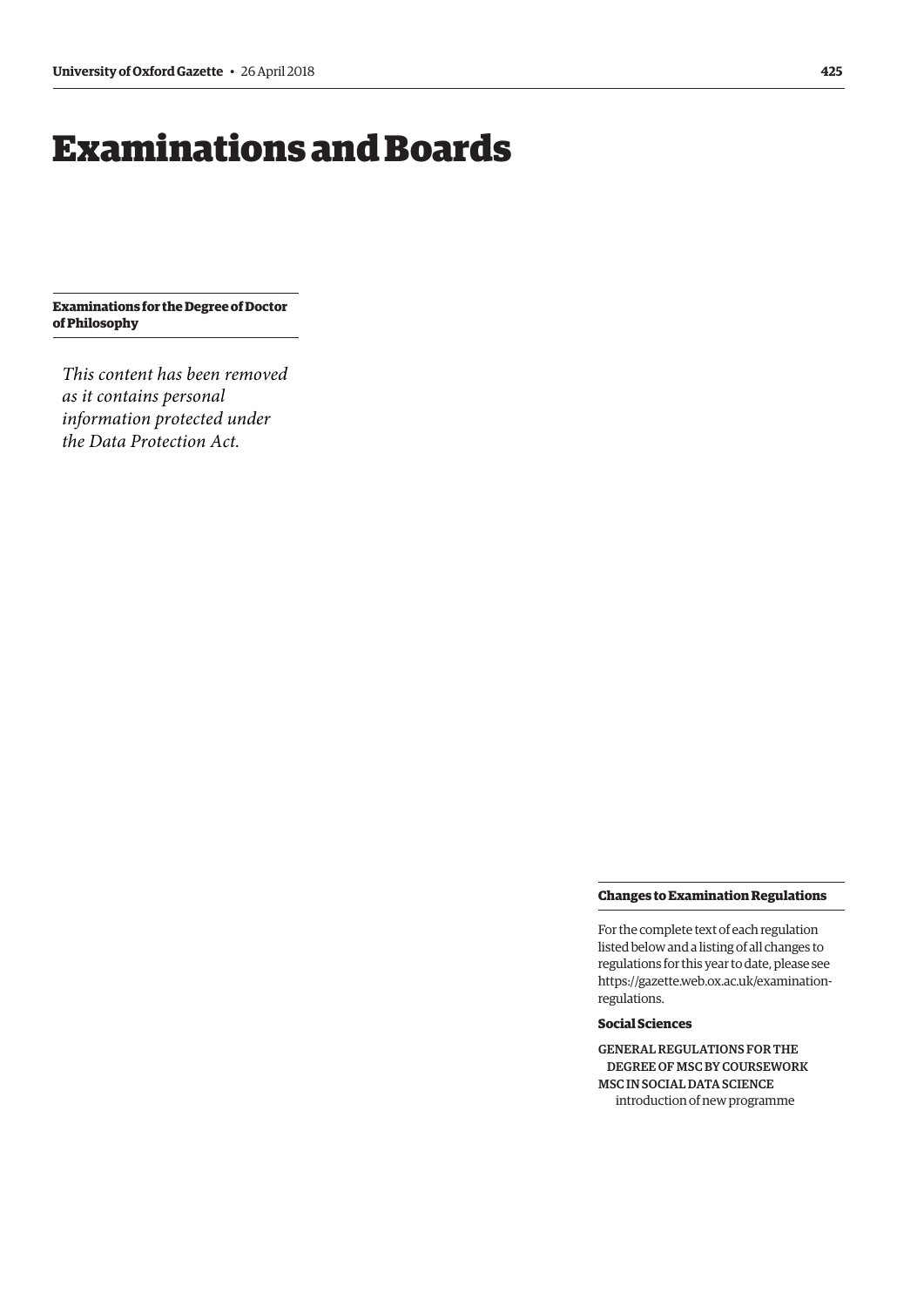# <span id="page-9-0"></span>Elections

Please note: in the lists below, the names precded by *vice* are those of the persons currently in office, whose terms of office are now coming to a close (thereby prompting all the vacancies now advertised for election). When the start date is abbreviated 'wie' (with immediate effect) two possible dates are indicated: if the election is uncontested, the candidate deemed elected will take up office as of the close of the nomination period (10 May); if the election is contested, the candidate elected will take up office following the close of the voting period (7 June).

# **Elections** 7 June

# **Call for nominations**

The nomination period for the elections below will close at **4pm on 10 May**.

#### **Council**

- One member of Congregation elected by Congregation from members of the faculties in the Divisions of Mathematical, Physical and Life Sciences and of Medical Sciences to hold office from MT 2018 to MT 2022 [*vice* Professor Helen I McShane, Harris Manchester]
- One member of Congregation elected by Congregation from members of the faculties in the Divisions of Humanities and of Social Sciences to hold office from MT 2018 to MT 2022 [*vice* Dr Ian M C Watson, Christ Church]
- One member of Congregation, not necessarily being a member of any division and not in any case being nominated in a divisional capacity, elected by Congregation to hold office from MT 2018 to MT 2022 [*vice* Professor Anne E Trefethen, St Cross]

*Note*: Full details of Council's remit, composition, functions and powers [can be found at: www.admin.ox.ac.uk/](http://www.admin.ox.ac.uk/) statutes/783-121.shtml.

Elected members of Council will ordinarily be expected to serve on a small number of other committees (typically between one and three, usually including at least one of the main committees of Council ie PRAC,

GPC, Education Committee, Personnel Committee, Research Committee).

For further information, please contact the Senior Assistant Registrar (Governance) [\(nigel.berry@admin.ox.ac.uk\).](mailto:nigel.berry@admin.ox.ac.uk)

# **Committees reporting to Council**

# BUILDINGS AND ESTATES SUBCOMMITTEE

• One person elected by Congregation to hold office from MT 2018 to MT 2021 [*vice* Ms Rosie Mortimer, Department of Chemistry]

For further information, please contact the Secretary ([shaka.obhiozele@admin.ox.ac.](mailto:shaka.obhiozele@admin.ox.ac.uk)  $11k$ 

# CONTINUING EDUCATION BOARD

• One member of the Department for Continuing Education elected by and from among the members of the department to hold office from MT 2018 to MT 2021 [*vice* Dr Nazila Ghana, Kellogg]

For further information, please contact the Secretary ([peter.gambles@admin.ox.ac.uk\).](mailto:peter.gambles@admin.ox.ac.uk)

# **Other Committees and University Bodies**

# VISITORS OF THE ASHMOLEAN MUSEUM

• Two members of Congregation elected by Congregation to hold office from MT 2018 to MT 2022 [*vice* Professor A C Clunas, Trinity; Professor M J Snowling, St John's]

*Note*: Further information on the Visitors [can be found at: www.admin.ox.ac.uk/](www.admin.ox.ac.uk/statutes/regulations/489-112.shtml) statutes/regulations/489-112.shtml.

For further information, please contact the Secretary ([emma.brown@ashmus.ox.ac.uk\).](mailto:emma.brown@ashmus.ox.ac.uk)

#### VISITORS OF THE BOTANIC GARDEN

• One person elected by Congregation to hold office from MT 2018 to MT 2021 [*vice* Professor H C J Godfray, Jesus]

For further information, please contact the Secretary ([stephen.harris@plants.ox.ac.uk\).](mailto:stephen.harris@plants.ox.ac.uk)

## DELEGACY FOR NOMINATION OF CANDIDATES FOR ECCLESIASTICAL **BENEFICES**

• Two members of Convocation elected by Congregation to hold office from MT 2018 to MT 2024 [*vice* Dr Jennifer Strawbridge, Mansfield; The Revd Bruce R L Kinsey, Balliol]

For further information, please contact the Secretary ([catherine.hemingway@admin.](mailto:catherine.hemingway@admin.ox.ac.uk) [ox.ac.uk\).](mailto:catherine.hemingway@admin.ox.ac.uk)

# PREVENT STEERING GROUP

• Five persons elected by Congregation to hold office with immediate effect to MT 2019 [new positions]

The Prevent Steering Group was established to consider in detail how the University should respond, and give effect to, the statutory Prevent duty. Further information about the work of the group can be found at: [www.admin.ox.ac.uk/councilsec/prevent](http://www.admin.ox.ac.uk/councilsec/prevent/).

In accordance with part 3 of the resolution approved by Congregation on 31 May 2016, 'That the University's Prevent Steering Group be afforced with a minimum of five elected members of Congregation by 0th week MT 2016', Council ordered an election to be held on 28 July 2016. At its meeting of 5 February 2018, Council ordered an election in Trinity term 2018 for five members of Congregation to hold office until the beginning of Michaelmas term 2019.

Elections to this body are conducted under the regulations set out in Part 8 of Congregation Regulations 2 of 2002.

For further information, please contact the Secretary ([sarah.cowburn@admin.ox.ac.uk\).](mailto:sarah.cowburn@admin.ox.ac.uk)

# COMMITTEE FOR THE RUSKIN SCHOOL OF FINE ART

• Two persons holding teaching posts in the Ruskin School, who shall be elected by all those holding such posts except the Ruskin Master of Drawing under arrangements as per Council Regulation 19 of 2002 to hold office from MT 2018 to MT 2021 [*vice* Professor B D Catling, Linacre; Professor M Chevska, Brasenose]

For further information, please contact the Secretary ([bob.green@ruskin-sch.ox.ac.uk\).](mailto:bob.green@ruskin-sch.ox.ac.uk)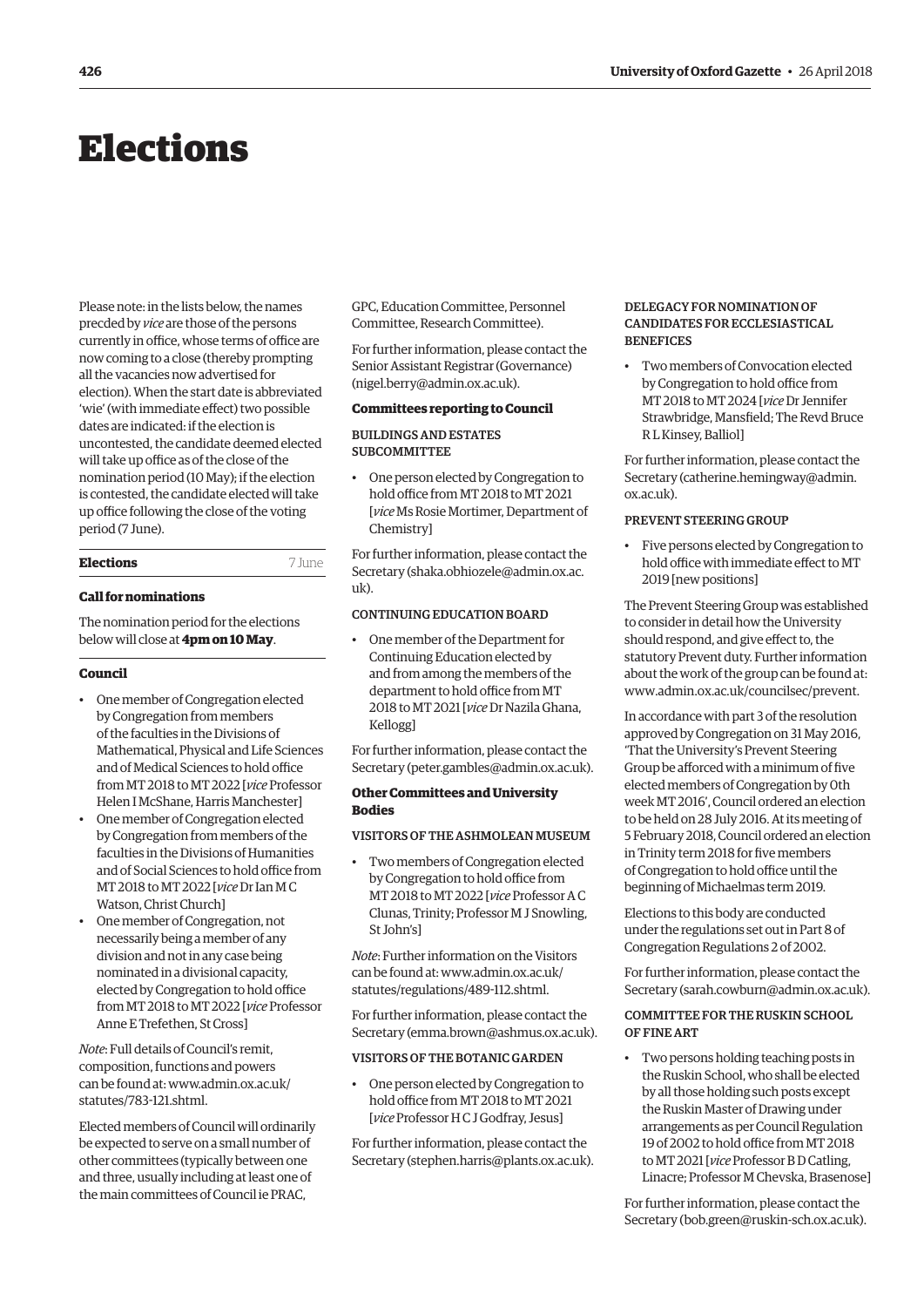# CURATORS OF THE SHELDONIAN **THEATRE**

• One member of Congregation elected by Congregation to hold office from MT 2018 to MT 2024 [*vice* Professor D A Hills, Lincoln]

*Note*: Further information on the board can [be found at: www.admin.ox.ac.uk/statutes/](http://www.admin.ox.ac.uk/statutes/) regulations/181-084.shtml#\_Toc86825837.

For further information, please contact the Secretary ([john.weston@admin.ox.ac.uk\).](mailto:john.weston@admin.ox.ac.uk)

# VISITATORIAL BOARD PANEL

• Four members of Congregation required to engage in academic teaching and/or research either by their written contracts of employment or by established and agreed practice elected by Congregation to hold office from MT 2018 to MT 2022, except where noted [*vice* Professor M D Goodman, Wolfson; Professor H I McShane, Harris Manchester; Dr Chrystalina Antoniades, Brasenose; Dr Amy Beth Zavatsky, St Edmund Hall (wie to MT 2019)]

*Note*: Further information on the panel [can be found at: www.adm](www.admin.ox.ac.uk/statutes/353-051a.shtml)in.ox.ac.uk/ statutes/353-051a.shtml a[nd www.admin.](www.admin.ox.ac.uk/statutes/regulations/248-062.shtml) ox.ac.uk/statutes/regulations/248-062. shtml.

For further information, please contact the Secretary [\(ellen.hudspith@admin.ox.ac.uk\).](mailto:ellen.hudspith@admin.ox.ac.uk)

#### **Divisional Boards**

#### HUMANITIES BOARD

- One person elected by and from among the members of the Faculty of Oriental Studies to hold office wie to MT 2020 [*vice* Professor Barend Ter Haar, University College]
- One person elected by and from among the members of the Faculty of Philosophy to hold office wie to MT 2020 [*vice* Dr Chris Timpson, Brasenose]

For further information, please contact the Secretary [\(lynne.hirsch@humanities.ox.ac.](mailto:lynne.hirsch@humanities.ox.ac.uk) [uk\).](mailto:lynne.hirsch@humanities.ox.ac.uk)

# MATHEMATICAL, PHYSICAL AND LIFE SCIENCES BOARD

- One person elected by and from among the members of the Faculty of Materials to hold office from MT 2018 to MT 2022 [*vice* Professor M R Castell, Linacre]
- One person elected by and from among the members of the Faculty of Plant Sciences to hold office from MT 2018 to MT 2022 [*vice* Professor R P Jarvis, Wolfson]

For further information, please contact the Secretary ([saira.shaikh@mpls.ox.ac.uk\).](mailto:saira.shaikh@mpls.ox.ac.uk)

# SOCIAL SCIENCES BOARD

- One member elected by and from the academic members of the Faculty of Law to hold office from MT 2018 to MT 2020 [new position]\*
- One member elected by and from the academic members of the Department of Politics and International Relations to hold office from MT 2018 to MT 2020 [new position]\*
- One member elected by and from the academic members of the Saïd Business School to hold office from MT 2018 to MT 2020 [new position]\*

\*Under the regulations governing the composition of Divisional Boards, the above vacancies fall within the single constituency of 'three persons elected on a rotational basis by and from academic members of the following units of the division, with each person serving a two-year period: (a) the Department of Economics; (b) the Department of Education; (c) the Faculty of Law; (d) the Department of Politics and International Relations; (e) the School of Geography and the Environment; and (f) the Saïd Business School'. The last units elected to this constituency were (i) the Department of Economics, (ii) the Department of Education and (iii) the School of Geography and the Environment.

For further information about the Board, [please contact the Secretary \(catherine.](mailto:paxton@socsci.ox.ac.uk) paxton@socsci.ox.ac.uk).

# **Faculty Boards**

# BOARD OF THE FACULTY OF ENGLISH LANGUAGE AND LITERATURE

• Five persons elected by and from the members of the faculty of English Language and Literature to hold office from MT 2018 to MT 2020 [*vice* Dr S-M Evangelista, Trinity; Dr Paulina Kewes, Jesus; Professor Rhodri Lewis, St Hugh's; Professor Matthew Reynolds, St Anne's; Dr Daniel Thomas, Wadham]

For further information, please contact the Secretary ([sadie.slater@ell.ox.ac.uk\).](mailto:sadie.slater@ell.ox.ac.uk)

# BOARD OF THE FACULTY OF LAW

• One Ordinary Member elected by and from all members of the faculty exclusive of the persons qualified to be Official Members as per Regulation 10 of Council Regulations 19 of 2002 to hold office with immediate effect to MT 2019 [*vice* Professor Julie A Dickson, Somerville]

For further information, please contact the Secretary ([charlotte.vinnicombe@law.ox.ac.](mailto:charlotte.vinnicombe@law.ox.ac.uk)  $11k$ 

# BOARD OF THE FACULTY OF LINGUISTICS, PHILOLOGY AND PHONETICS

• Four persons elected by and from among the members of the Faculty of Linguistics, Philology and Phonetics to hold office from MT 2018 to MT 2020 [new positions]

These elections are advertised in anticipation of the changes to the regulations made by Council, which will come into effect on 6 April 2018 and which will reduce the number of elected members on this Board from five to four. The changes to the regulations were published in the 22 March 2018 issue of the *Gazette*.

For further information, please contact the Secretary ([administrator@ling-phil.ox.ac.](mailto:administrator@ling-phil.ox.ac.uk)  $_{11}k$ ).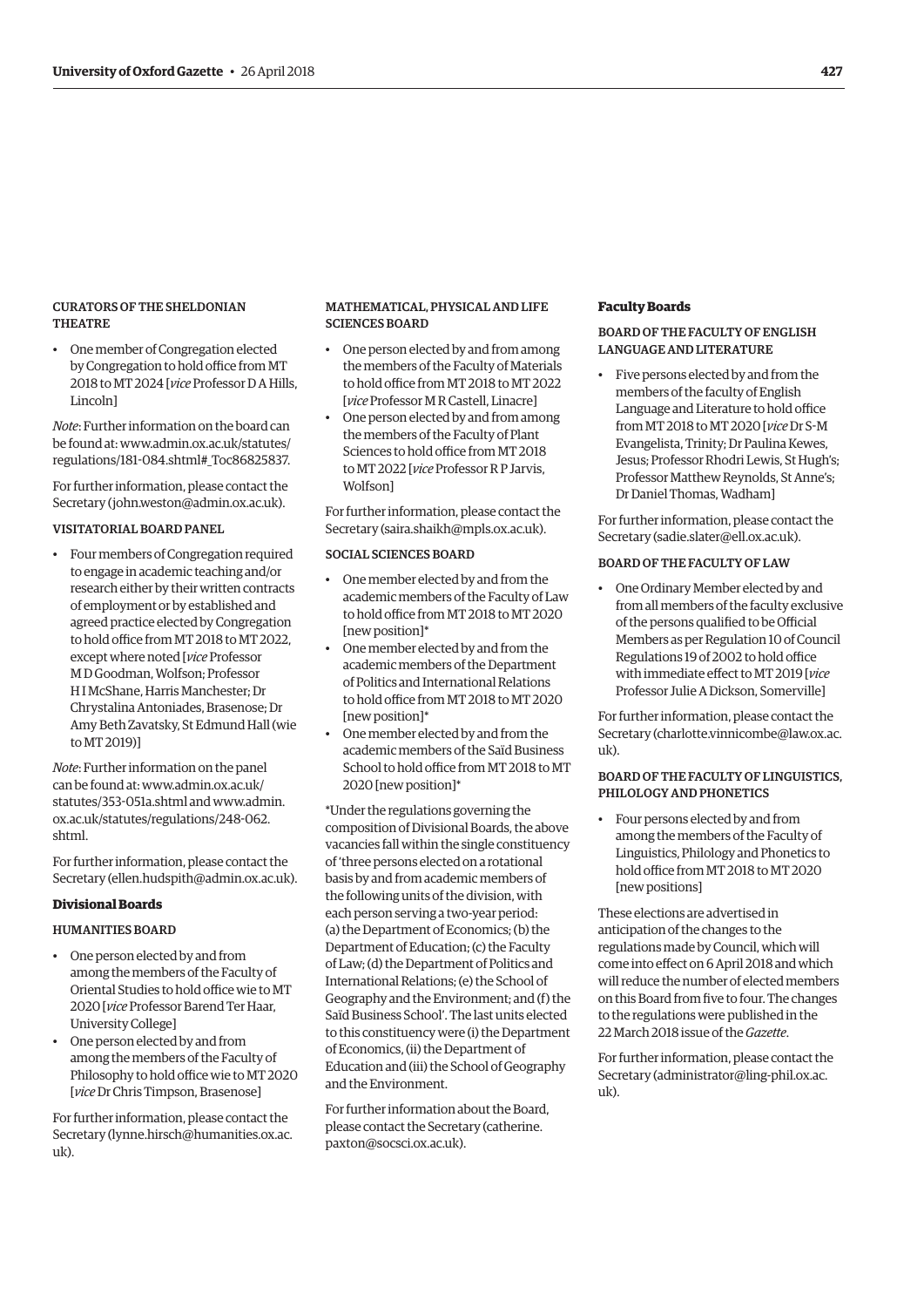# Advertisements

# <span id="page-11-0"></span>BOARD OF THE FACULTY OF ORIENTAL **STUDIES**

• Five persons elected by and from among the members of the Faculty of Oriental Studies to hold office from MT 2018 to MT 2020 [*vice* Professor M D Goodman, Wolfson; Professor Jeremy Johns Wolfson; Professor Ulrike Roesler, Wolfson; Professor Zeynep Yürekli-Görkay, Wolfson; Professor Stefano Zacchetti, Balliol]

For further information, please contact the Secretary [\(thomas.hall@orinst.ox.ac.uk\).](mailto:thomas.hall@orinst.ox.ac.uk)

# BOARD OF THE FACULTY OF PHILOSOPHY

• Four persons elected by and from among the members of the Faculty of Philosophy to hold office from MT 2018 to MT 2020 [*vice* Professor Alison Hills, St John's; Dr Joseph Schear, Christ Church; A D Gomes, Trinity; Dr Luca Castagnoli, Oriel]

For further information, please contact the Secretary [\(rachael.sanders@philosophy.](mailto:rachael.sanders@philosophy.ox.ac.uk) [ox.ac.uk\).](mailto:rachael.sanders@philosophy.ox.ac.uk)

# **Notes**:

Nominations in writing for the elections on 7 June, by four members of Congregation other than the candidate, will be received by the Elections Office, at the University Offices, Wellington Square, up to **4pm on 10 May**.

At least one nomination in respect of each candidate must be made on an official [nomination form \(available on www.admin.](http://www.admin.ox.ac.uk/elections/forms/index.shtml) ox.ac.uk/elections/forms/index.shtml).

All candidates are asked to note the general requirements that apply to all committee members, as set out in Council Regulations 14 of 2002 (General Regulations of Council for Committees) [\(www.admin.ox.ac.uk/](http://www.admin.ox.ac.uk/statutes/regulations/519-122.shtml) [statutes/regulations/519-122.shtml\).](http://www.admin.ox.ac.uk/statutes/regulations/519-122.shtml)  Current members seeking re-election are also asked to check for specific restrictions on consecutive service. Please note that a candidate may not be nominated to more than one constituency on the same committee at the same time. For further information, please see the eligibility and amendments to nominations sections

on the General Information page of the elections website ([www.admin.ox.ac.uk/](http://www.admin.ox.ac.uk/elections/geninfo.shtml) [elections/geninfo.shtml\).](http://www.admin.ox.ac.uk/elections/geninfo.shtml)

Candidates are invited to include with their nomination forms a written statement of no more than 250 words setting out his or her reasons for standing, and qualifications for the office being sought.

In the event of a contested election, candidates' statements will be available online at [www.admin.ox.ac.uk/elections](http://www.admin.ox.ac.uk/elections)  and published in the *Gazette* dated 24 May. Voters may wish to wait until they have read these statements before returning their ballot papers. Ballot papers will be sent out to members of Congregation as soon as possible after the closing date for nominations. Completed ballot papers must be received by the Elections Office not later than **4pm on 7 June**.

If the number of nominations received by the closing date is no more than sufficient to fill the vacancies, the candidates nominated shall be deemed to be duly elected as of the close of the nomination period on 10 May. When required, places will be allocated according to academic standing, as defined in Council Regulations 22 of 2002, Part 2: Academic Precedence and Standing, made by Council on 26 June 2002.

If the number of nominations received by the closing date is less than sufficient to fill the vacancies, those candidates nominated will be deemed elected unopposed, and the remaining vacancies will lapse, in which case, in accordance with the regulations, the places must remain vacant until appointments are made jointly by the Vice-Chancellor and Proctors.

For further information, please contact the Elections Officer ([shirley.mulvihill@admin.](mailto:shirley.mulvihill@admin.ox.ac.uk) [ox.ac.uk\).](mailto:shirley.mulvihill@admin.ox.ac.uk)

#### **Advertising enquiries**

*Email*: [gazette.ads@admin.ox.ac.uk](mailto:gazette.ads@admin.ox.ac.uk) *Telephone*: 01865 (2)80548 *Web*[: https://gazette.web.ox.ac.uk/classified](https://gazette.web.ox.ac.uk/classified-advertising-gazette)advertising-gazette

# **Deadline**

Advertisements are to be received by **noon on Wednesday** of the week before publication (ie eight days before publication). Advertisements must be submitted online.

#### **Charges**

Commercial advertisers: £30 per insertion of up to 70 words, or £60 per insertion of 71–150 words.

Private advertisers: £20 per insertion of up to 70 words, or £40 per insertion of 71–150 words.

Advertisements that are placed only in the online edition of the *Gazette* are reduced to £20 per insertion for commercial advertisers and £10 per insertion for private advertisers for 70-word advertisements (or £40 and £20 respectively for 150-word advertisements).

See our website for examples of whether an advertisement is considered commercial or private: <https://gazette.web.ox.ac.uk/> classified-advertising-gazette.

# **Online submission and payment**

Advertisements must be submitted and paid for online, using a credit card or debit card, through a secure website. For details, [see https://gazette.web.ox.ac.uk/classified](https://gazette.web.ox.ac.uk/classified-advertising-gazette)advertising-gazette.

# **Extracts from the terms and conditions of acceptance of advertisements**

*General*

1. Advertisements are accepted for publication at the discretion of the editor of the *Gazette*.

*Note*. When an advertisement is received online, an acknowledgement will be emailed automatically to the email address provided by the advertiser. The sending of this acknowledgement does not constitute an acceptance of the advertisement or an undertaking to publish the advertisement in the *Gazette*.

2. The right of the *Gazette* to edit an advertisement, in particular to abridge when necessary, is reserved.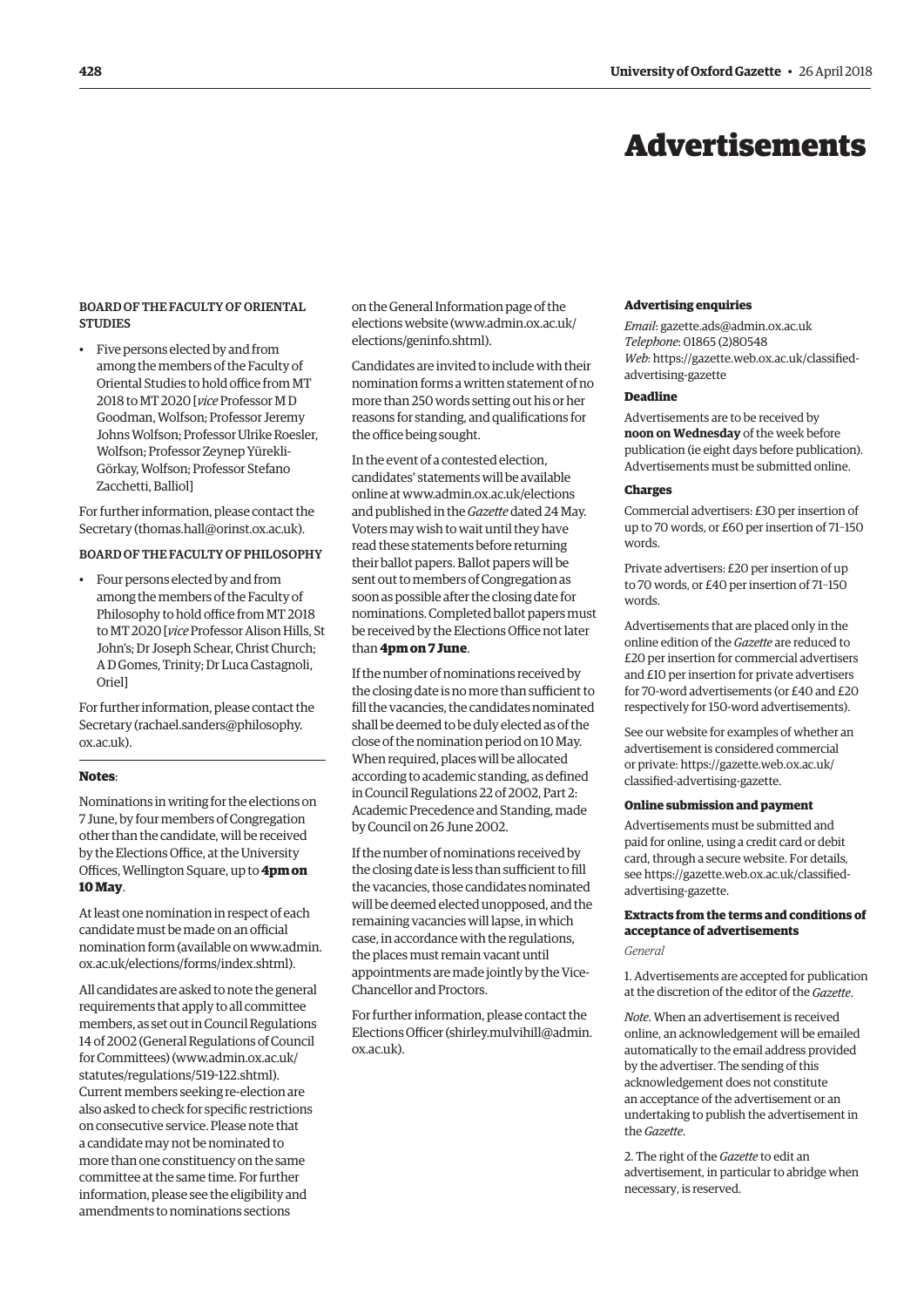3. Advertisements must be accompanied by the correct payment, and must be received by the deadline stated above. *No refund can be made for cancellation after the acceptance of advertisements*.

4. Once an advertisement has been submitted for publication, no change to the text can be accepted.

5. Voucher copies or cuttings cannot be supplied.

#### *Charges*

6. Two separate charging arrangements will apply, for commercial and private advertisers. The rates applicable at any time will be published regularly in the *Gazette*, and may be obtained upon enquiry. The rates, and guidance on applicability of each rate, are also available online.

The editor's decision regarding applicability of these rates to an individual advertiser will be final.

#### *Disclaimer*

**7. The University of Oxford and Oxford University Press accept no responsibility for the content of any advertisement published in the** *Gazette***. Readers should note that the inclusion of any advertisement in no way implies approval or recommendation of either the terms of any offer contained in it or of the advertiser by the University of Oxford or Oxford University Press.**

# *Advertisers' Warranty and Indemnity*

**13. The advertiser warrants:**

**(i) Not to discriminate against any respondents to an advertisement published in the** *Gazette* **on the basis of their gender, sexual orientation, marital or civil partner status, gender reassignment, race, religion or belief, colour, nationality, ethnic or national origin, disability or age, or pregnancy.**

(ii) That **the advertisement does not contravene any current legislation, rules, regulations or applicable codes of practice.** 

(iii) That **it is not in any way illegal or defamatory or a breach of copyright or an infringement of any other person's intellectual property or other rights.** 

*You are advised to view our full Terms and Conditions of acceptance of advertisements. Submission of an advertisement implies acceptance of our terms and conditions, which may be found at www.ox.ac.uk/gazette/ [classifiedadvertising, and may also be obtained](http://www.ox.ac.uk/gazette/)  on application to Gazette Advertisements, Public Affairs Directorate, University Offices, Wellington Square, Oxford OX1 2JD.*

#### **Publication in online** *Gazette*

16. Unless the advertiser stipulates otherwise, all advertisements will be published in the online *Gazette* in addition to the printed *Gazette*. At the time of submission of an advertisement, the advertiser may stipulate that he or she does not wish the advertisement to be included in the online *Gazette*. This stipulation: (i) must be made at the time of submission of the advertisement; (ii) cannot later be altered; (iii) will apply to all instances of publication of an advertisement arranged at the time of submission of that advertisement. Please note that advertisements form part of the online *Gazette* as published and cannot be removed or amended after publication.

#### **Miscellaneous**

# **Social Sciences and Humanities Ethics Committee (SSH IDREC) lay members sought**

**The Social Sciences and Humanities Research Ethics Committee** of Oxford University of seeks to appoint 2 external members to review applications for ethics approval for research investigations in social sciences and humanities, where this involves human participants and personal data. They will also contribute to development of University policies and procedures for such research. External members cannot be currently employed by, or studying at, the University or colleges in any capacity. Applicants should have an interest in contributing to ethical review and helping to ensure that the dignity, rights and welfare of all those involved in research is protected. Specific academic qualifications or ethical expertise not necessary. Experience within commercial or public administration, community organisations, education, welfare services or the criminal justice system, whilst not exhaustive, could all be relevant. Above all is an ability to look with

objectivity at issues identified in a research proposal, to demonstrate sound judgement, the availability, willingness and ability to comment regularly and promptly on ethics applications via email and SharePoint, and to attend termly ethics meetings. The post is unpaid but reasonable travel costs reimbursed. Members will therefore need to live within reasonable travel distance from Oxford. Application deadline: 30 Apr. Further [information: researchsupport.admin.ox.ac.uk/](https://researchsupport.admin.ox.ac.uk/governance/ethics/committees/members) governance/ethics/committees/members.

# **Oxford Tropical Research Ethics Committee seeks external member**

**OxTREC reviews the ethics** of University medical research studies to be conducted outside the EU. External members should live near Oxford and be able to attend 6 meetings annually. Experience of tropical countries an advantage. No specialist medical knowledge necessary. Oxford University employees/ students not eligible. Reasonable travel expenses reimbursed for this voluntary role. Further details: https://researchsupport. admin.ox.ac.uk/sites/default/files/ [researchsupport/documents/media/further\\_](https://researchsupport.admin.ox.ac.uk/sites/default/files/researchsupport/documents/media/further_particulars_for_oxtrec_lay_members.pdf) particulars\_for\_oxtrec\_lay\_members.pdf.

# **Join Oxford Bach Choir**

**Would you like to sing with a respected mixed-voice choir** that has a choral tradition going back over 100 years? Meet like-minded musicians and perform the great choral works with leading conductors, orchestras and soloists. Prospective members in all voice parts are warmly invited to sign up for audition on 14 May, 11 Jun or 2 Jul. Details at [www.oxfordbachchoir.org/join.html or](http://www.oxfordbachchoir.org/join.html) from [membership@oxfordbachchoir.org.](mailto:membership@oxfordbachchoir.org)

#### **Research funding**

**ResearchProfessional.com** is an online research funding opportunities database and alerting service. The University has a sitewide licence, so it is freely accessible to anyone with an ox.ac.uk email address. Find out more about ResearchProfessional.com, including user guides and training sessions, on the Research Services website [\(www.admin.ox.ac.](http://www.admin.ox.ac.uk/researchsupport/findfunding/rp) [uk/researchsupport/findfunding/rp\).](http://www.admin.ox.ac.uk/researchsupport/findfunding/rp)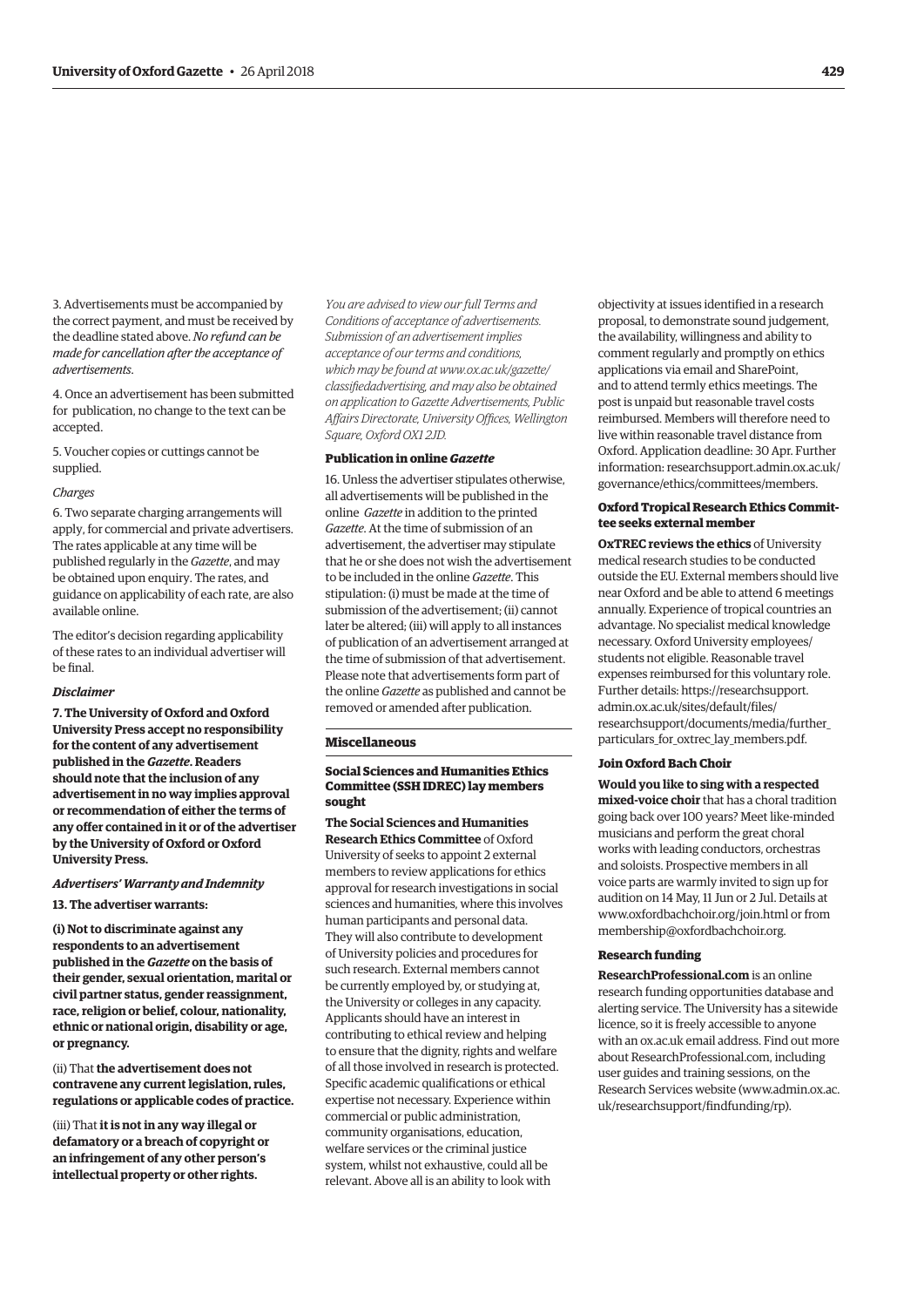#### **The Anchor**

**The Anchor pub**, dining rooms and terrace are situated in the heart of Jericho. We serve simple, honest, fresh food with daily changing seasonal specials, an extensive wine list and great beer. Our 2 private dining rooms can seat 14 and 16 and are available for meetings or dinner parties. We are open 9am–11pm Mon– Fri and 8am–11pm Sat and Sun. 2 Hayfield Rd, Oxford OX2 6TT. Tel: 01865 510282. Web: [www.theanchor oxford.com.](http://www.theanchoroxford.com/)

#### **Research participants sought**

**TARS study:** would you like to reduce your smoking but aren't ready to quit? If you smoke more than 10 cigarettes a day and want to cut down but not quit, we would like to invite you to take part in the TARS research study. For more information: [www.plymouth.ac.uk/](http://www.plymouth.ac.uk/) research/primarycare/trial-of-physical-activityand-reduction-of-smoking-tars or contact the study team at the University of Oxford: email: [tars@phc.ox.ac.uk or](mailto:tars@phc.ox.ac.uk) tel: 01865 617963.

**Healthy men and women** aged 30–50 are needed for a research study investigating the effects of specific dietary nutrients on liver fat and adipose tissue metabolism. For further [information please contact louise.dennis@](mailto:louise.dennis@ocdem.ox.ac.uk) ocdem.ox.ac.uk or 01865 857203.

#### **Groups and societies**

**The Oxford University Newcomers' Club** at the University Club, 11 Mansfield Rd, OX1 3SZ, welcomes the wives, husbands or partners of visiting scholars, of graduate students and of newly appointed academic and administrative members of the University. We offer help, advice, information and the opportunity to meet others socially. Informal coffee mornings are held in the club every Wednesday 10.30am–noon (excluding the Christmas vacation). Newcomers with children (0–4) meet every Fri in term 10.15am–11.45am. We have a large programme of events including tours of colleges, museums and other places of interest. Other term-time activities include a book group, informal conversation group, garden group, antiques group, opportunity to explore Oxfordshire and an opportunities in Oxford group. Visit our website: [www.](http://www.newcomers.ox.ac.uk) [newcomers.ox.ac.uk.](http://www.newcomers.ox.ac.uk) 

**Oxford Research Staff Society** (OxRSS)

is run by and for Oxford research staff. It provides researchers with social and professional networking opportunities, and a voice in University decisions that affect them. Membership is free and automatic for all research staff employed by the University of Oxford. For more information and to keep up to date, see: web: [www.oxrss.ox.ac.uk;](http://www.oxrss.ox.ac.uk)  Facebook: [http://fb.me/oxrss; Tw](http://fb.me/oxrss)itter: @ [ResStaffOxford; mailing list: researchstaff](mailto:researchstaff-subscribe@maillist.ox.ac.uk)subscribe@maillist.ox.ac.uk.

# **Restoration and Conservation of Antique Furniture**

**John Hulme** undertakes all aspects of restoration. 30 years' experience. Collection and delivery. For free advice, telephone or write to the Workshop, 11A High St, Chipping Norton, Oxon, OX7 5AD. Tel: 01608 641692.

#### **Sell your unwanted books**

**Sell your unwanted books** at competitive prices. If you need extra space or are clearing college rooms, a home or an office, we would be keen to quote for books and CDs. Rare items and collections of 75 or more wanted if in VG condition; academic and non-academic subjects. We can view and collect. Contact Graham Nelson at History Bookshop Ltd on 01451 821660 or [sales@historybookshop.com.](mailto:sales@historybookshop.com)

#### **Antiques bought and sold**

**Wanted and for sale** – quality antiques such as furniture, fire guards, grates and related items, silver, pictures, china and objects d'art etc. Please contact Greenway Antiques of Witney, 90 Corn Street, Witney OX28 6BU on 01993 705026, 07831 585014 or email [jean\\_greenway@hotmail.com.](mailto:jean_greenway@hotmail.com)

#### **Services Offered**

**Big or small, we ship it all**. Plus free pick up anywhere in Oxford. Also full printing services available (both online and serviced), 24 hour photocopying, private mailing addresses, fax bureau, mailing services and much more. Contact or visit Mail Boxes Etc, 266 Banbury Rd, Oxford. Tel: 01865 514655. Fax: 01865 514656. Email: [staff@mbesummertown.co.uk.](mailto:staff@mbesummertown.co.uk)  Also at 94 London Rd, Oxford. Tel: 01865 [741729. Fax: 01865 742431. Email: staff@](mailto:staff@mbeheadington.co.uk) mbeheadington.co.uk.

**Hope Services** is a family-run typesetting company established more than 35 years ago. Based in the heart of Oxfordshire, we specialise in the styling and production of published material. We regularly work on all types of publications including early learning teaching titles; single-author, first-time novels and novellas; academic law books and journals; and social, financial and technical reports. We would be happy to discuss and develop your ideas, and provide you with an individual quote. Please feel free to contact us at Hope Services (Abingdon) Ltd. Tel: 01235 530439. Web: [www.hopeservices.co.uk. Em](http://www.hopeservices.co.uk)ail: [mark.harvey@hopeservices.co.uk.](mailto:mark.harvey@hopeservices.co.uk)

#### **Houses to Let**

**Spacious, detached, furnished family house** to let in Old Marston from mid-Aug 2018. Convenient for city centre by bike, bus, car or walking through University Parks. Large secluded and productive garden, private parking for cars. £2,400 pcm. Ideally we are looking for a family who will take it and look after it for about 1 year in the first instance. Contact Professor Richard Harley by mobile: 07926 172483 or email: [rth@phys.soton.ac.uk.](mailto:rth@phys.soton.ac.uk)

#### **Flats to Let**

#### **Looking for a 1- or 2-bed flat in north**

**Oxford?** Woodstock is only *c*30 mins on the Park and Ride or Bus 7 to Keble Rd or city centre. Light 2-bedroom flat, with garage and parking space. Kitchen/diner opens onto lounge with patio doors overlooking garden. Newly decorated. Unfurnished. Immediate availability. £995 pcm (1-year let). Flowers Estate Agents. Tel: 01993 627766. Web: www.flowersestateagents.com/property[details/27744752/oxon/woodstock/bounda](http://www.flowersestateagents.com/property-details/27744752/oxon/woodstock/boundary-close-1)ryclose-1.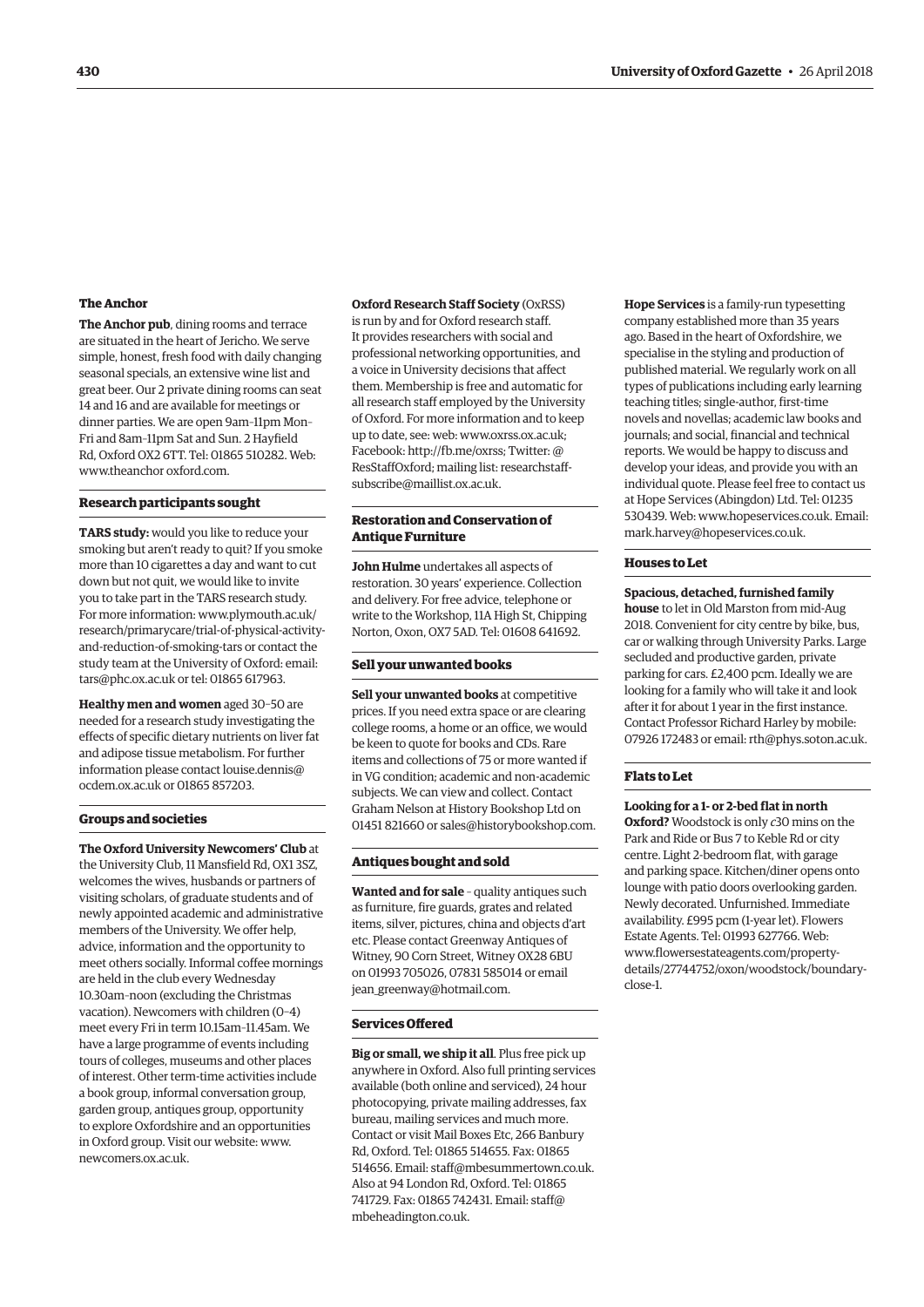# **Accommodation Offered**

# *Graduate Accommodation Office*

The Graduate Accommodation Office provides affordable accommodation to full-time graduate students of the [University. Please see www.admin.ox.ac.](http://www.admin.ox.ac) uk/graduateaccommodation. Academic visitors, staff and part-time students may wish to register for Student Pad, a website where private landlords advertise for tenants associated with the University: [www.oxfordstudentpad.co.uk.](http://www.oxfordstudentpad.co.uk)

**Visiting academics welcomed** as paying guests for short or long stays in comfortable home of retired academic couple. Situated in quiet, leafy close in north Oxford within easy distance of main University buildings, town centre, river, shops and restaurants. Rooms have free TV, Wi-Fi, refrigerator, microwave, kettle, tea, coffee, central heating. Linen, cleaning, breakfast all included in the very moderate terms. Email: [DVL23@me.com.](mailto:DVL23@me.com)

**scottfraser** – market leaders for quality Oxfordshire property. Selling, letting, buying, renting, investing – we are here to help. Visit [www.scottfraser.co.uk fo](http://www.scottfraser.co.uk)r more information or call: Headington sales: 01865 759500; Summertown sales: 01865 553900; East Oxford sales: 01865 244666; Witney sales: 01993 705507; Headington lettings: 01865 761111; Summertown lettings: 01865 554577; East Oxford and student lettings: 01865 244666; Witney lettings: 01993 777909.

**Looking for accommodation** for less than 12 months? North Oxford Property Services offers accommodation from 1 month up to 12 months 'term accommodation'. It is often difficult to rent a property for under 12 months, so why not give us a ring on 01865 311745.

#### **Self-catering Apartments**

**Visiting Oxford?** Studio, 1-, 2- and 3-hed properties conveniently located for various colleges and University departments. Available from 1 week to several months. Apartments are serviced, with linen provided and all bills included. Details, location maps and photos can be found on our website at [www.](http://www.shortletspace.co.uk) [shortletspace.co.uk. Co](http://www.shortletspace.co.uk)ntact us by email on [stay@shortletspace.co.uk or](mailto:stay@shortletspace.co.uk) call us on 01993 811711.

**Shortlet studios** for singles or couples needing clean, quiet self-catering accommodation for weeks or months. Handy for High St (town, colleges), Cowley Rd (shops, restaurants), University sportsground (gym, pool), Oxford Brookes campuses, buses (London, airports, hospitals). Modern, selfcontained, fully furnished including cooking and laundry facilities, en-suite bathroom, Wi-Fi broadband, TV/DVD/CD, central heating, cleaning and fresh linen weekly. Off-road parking for cars and bikes. Taxes and all bills [included. Enquiries: stay@oxfordbythemonth.](mailto:stay@oxfordbythemonth.com) com.

#### **Looking for 5-star serviced accommodation**

right in the heart of the city? Swailes Suites offer city centre, award winning maisonettes and apartments providing that 'home from home' feel that will help you get the most out of your stay. The Swailes Suites 'easy in, easy out' flexible booking arrangements, from 3 days to 6 months, together with good transport links make arrival and departure hassle-free. Check out our website at [www.](http://www.swailessuites.co.uk) [swailessuites.co.uk, co](http://www.swailessuites.co.uk)ntact Debbie on 01865 318547 or email [debbie@nops.co.uk. Of](mailto:debbie@nops.co.uk)fice established more than 25 years in 47 Walton Street, Jericho, OX2 6AD.

# **Holiday Lets**

**Cornwall cottage** and restored chapel in quiet hamlet on South West Coast Path within 100m of the sea and minutes from Caerhays and Heligan. Each property sleeps 6. Comfortably furnished, c/h, wood burner and broadband. Ideal for reading, writing, painting, walking, bathing, bird watching. Beautiful beach perfect for bucket and spade family holidays. Short winter breaks available from £250. Tel: 01865 558503 or 07917 864113. Email: [gabriel.amherst@btconnect.com. Se](mailto:gabriel.amherst@btconnect.com)e: [www.](http://www.cornwallcornwall.com) [cornwallcornwall.com.](http://www.cornwallcornwall.com)

**Choose from over 11,000 holiday villas** and apartments in Spain with Clickstay. We make it easy for you to make the perfect choice with our verified renter reviews and a dedicated customer services team. You can choose from modern apartments in Mallorca to whitewashed traditional fincas in Tenerife from just £73 pw! Many of our rental properties have private pools, sea views and large gardens with BBQ facilities. See: [www.](http://www.clickstay.com/spain) [clickstay.com/spain.](http://www.clickstay.com/spain)

# **Houses for Sale**

**Mosaics, Oxford** – an exciting new development and demonstrator NHS Healthy New Town – within easy reach of the city and Headington via networks of cycle routes and public transport. Stylish and architecturally elegant properties: from 1-bedroom modern apartments to spacious detached family houses. Show apartment and home open daily 10am–5.30pm. Help to Buy available. Contact Savills: 01865 269010. For more information see: [http://mosaicsoxford.co.uk.](http://mosaicsoxford.co.uk)